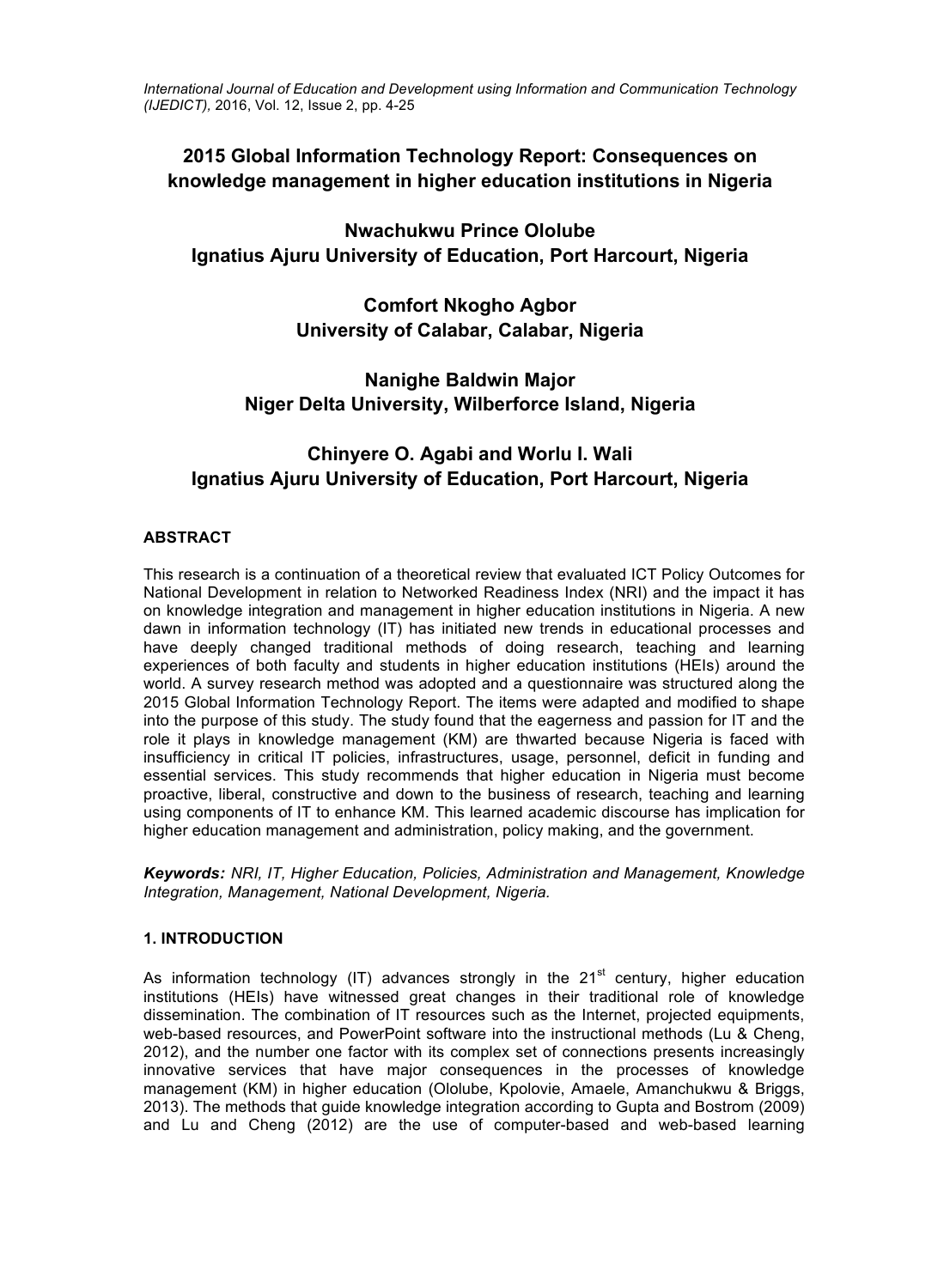technological instructions adopted by HEIs in processing and organizing their information and communication needs.

The promotion and development of knowledge society through IT tools is one of the deliberate plans that is gradually approved in recent times by HEIs globally to progress and support economic growth and development (Agabi, Agbor & Ololube, 2015; Ololube, Ubogu & Egbezor, 2007). Significantly, HEIs worldwide are burdened with the task of developing knowledge societies (Goddard, 2005; Akuegwu et al., 2011). Consequently, countries in the west have been upbeat towards increasing tactics to impel efforts aimed at providing HEIs the opportunity to bring uniformity and achieve knowledge parity for students (Altbach et al., 2009). However, notwithstanding the advances in IT, HEIs in developing economies are still faced with multifaceted challenges in their academic programming and reaching the goals of supporting the development of knowledge societies (Tremblay et al., 2012).

The low IT literacy rate in many HEIs in the sub-Sahara is a major concern and has impacted on the way other counties of the world are viewed (Phelps, 2002; Ololube et al., 2013). IT literacy rate in the context of this paper is the capability (knowledge, proficiency and ability) of stakeholders in HEIs to identify, explore, presents and diffuse information in order to collect knowledge and develop the culture of learning to be critical and self-critical, and learning to create knowledge (Agabi et al., 2015). The ability to generate new knowledge is the ability to be able to create knowledge based on one's own experiences and creating knowledge where none exist (Ololube, 2012; Zeng & Yunkuo, 2014). These efforts have set the ball to roll in our conducts in life because IT has transformed and impacted on educational methodologies in HEIs globally (The Economist Intelligence Unit, 2008).

Advancement in technological innovation is steadily becoming a hallmark of academic research, teaching and learning in HEIs. However, it is significant to inform that the changes taking place in HEIs is not extensive and there is the need to reinforce IT penetrations to reach greater percentage of students and faculty members (Ifinedo, 2005, 2006).

The globalization of higher education and the efforts at creating knowledge societies through IT include components of network connectivity, computer hardware and software, and several other strategies critical to achieving valuable KM (Agabi et al., 2015). IT components have provided modern opportunities for teaching, learning, research and direction in HEIs (Lopez, 2003).

KM models are enormously vital to guarantee successful national development of Nigeria's economy and society (Agabi et al., 2015). The approaches involve the process of including novel information into an existing body of knowledge by applying several approaches (Bellinger et al., 2004). The said processes and approaches entail the determination of how new information and the existing knowledge interrelate with each other, how an existing body of knowledge should be made to other to accommodate new information, and how new information should be structured to reflect existing knowledge (Cárdenas, Al-Jibouri, Halman & van Tol, 2013).

Knowledge management (KM) has over the years emerged as a field and have been seen as central to practice, teaching, learning and research in information technology (Chong & Choi, 2005; Magnier-Watanabe, Benton & Senoo, 2011). The field of KM is built on the theoretical foundations of information systems, information economics, strategic management, organizational justice and culture, organizational behavior and structure, artificial intelligence, quality Management models, organizational performance measurement, knowledge societies and economy, knowledge alliance and culture, knowledge organization, knowledge infrastructure and equity, and knowledge governance, including teaching, learning and research (Baskerville & Dulipovici, 2006).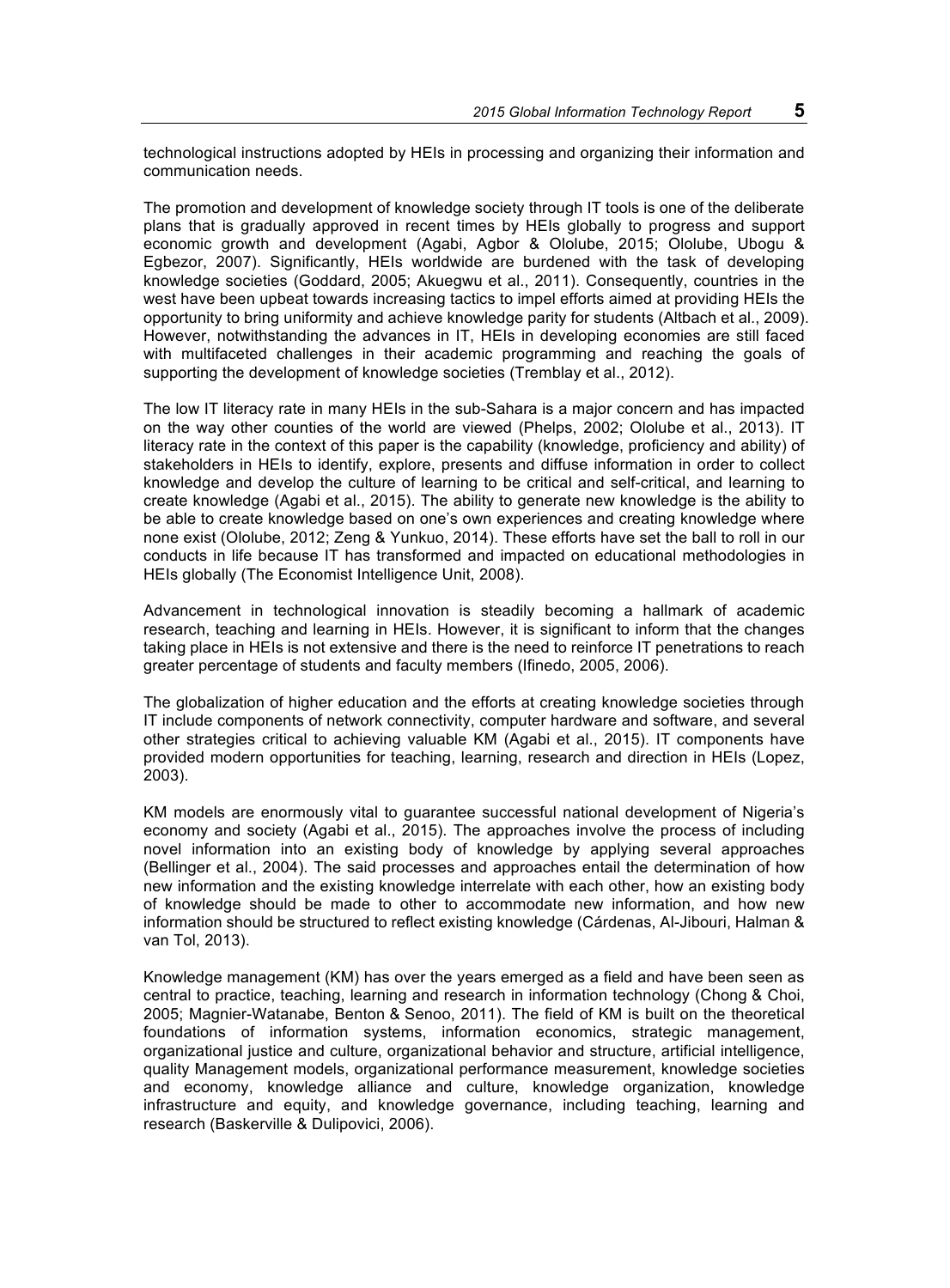KM promote factors that lead to better performance, improvement, creativity, efficacy and effectiveness, including the quality of production, goods and services in organizations. To effectively manage knowledge and integrate such knowledge in organizations, there is need to rely on basic conceptions and paradigms that are theoretically all-encompassing, which covers the most significant and imperative areas of KM, and are applicable to organizations (Agabi et al., 2015).

The Nigerian national policy on education (FRN, 2013) conceptualized HEIs to mean post-secondary education given in universities, Polytechnics, Colleges of Education and Monotechnics, as well as those organization offering correspondence courses. IT is seen as a crucial element towards the move for knowledge integration (Agabi et al., 2015; Ololube, 2015). However, IT use and its diffusion into research, teaching and learning in HEIs are dependent upon the available resources, which are heavily dependent on government policies and the political environment (Ifinedo, 2005). These policies and the political atmosphere has imposed gaps in addressing novel ideas in IT management (Ololube, 2009), free enterprise, development problems, strategic planning and the digital divide in Nigerian academic landscape especially in HEIs (Cárdenas et al., 2013). IT researchers (e.g., Mac-Ikemenjima, 2005; Ifinedo, 2005; Ololube, 2009; Dakwa, 2010; Cárdenas et al., 2013; Agabi et al., 2015) belief that IT comes with several benefits, as such, has a lot to offer towards knowledge integration, management and creation. However, Dakwa (2010), Ololube et al. (2013) and Yusuf, Afolabi and Loto (2013) argued that the government of Nigeria has failed on numerous occasions to deliver on her IT policies in line with international best practices, because a great deal of time and efforts has been and is still endowed in developing policy guidelines, instead of effectively implementing existing IT policies and programmes aimed to elevate and position Nigeria in the global academic community.

### **1.1. Purpose of the Study**

The purpose of this study is to appraise faculty (lecturers) perceptions concerning the 2015 Global Information Technology Report for Nigeria in relation to Networked Readiness Index (NRI), its consequences on KM in Nigeria, and to investigate if the NRI indicators are the same as perceived by the Global Information Technology Report for Nigeria. Despite studies confirming the importance of KM to HEIs, national and global development (e.g., Yusuf et al., 2013; Agbeja & Fajemisin, 2008; Sridharan, Tretiakov, & Kinshuk, 2004), the perception among some professionals in Nigeria who say the perceived impact of IT is not related to KM, rather they see KM to be tied to interest in IT. As a result, there is need for investigation to ascertain if the indicators (infrastructure, affordability, skills, usage, social impacts) are responsible for KM in Nigeria higher education environment. This study offers new perspectives into the varied reasons that support the use of IT for KM and further addressed the intellectual gap in Nigerian faculty to understand the consequences of IT on KM.

### **1.2. Hypotheses**

To understand the basis for this study, the study addressed the five under listed hypotheses:

H<sub>1</sub>: The perceived 2015 Global Information Technology Report for Nigeria on IT infrastructure is not significantly related to KM in HEIs.

H<sub>2</sub>: The perceived 2015 Global Information Technology Report for Nigeria on IT affordability is not significantly related to KM in HEIs.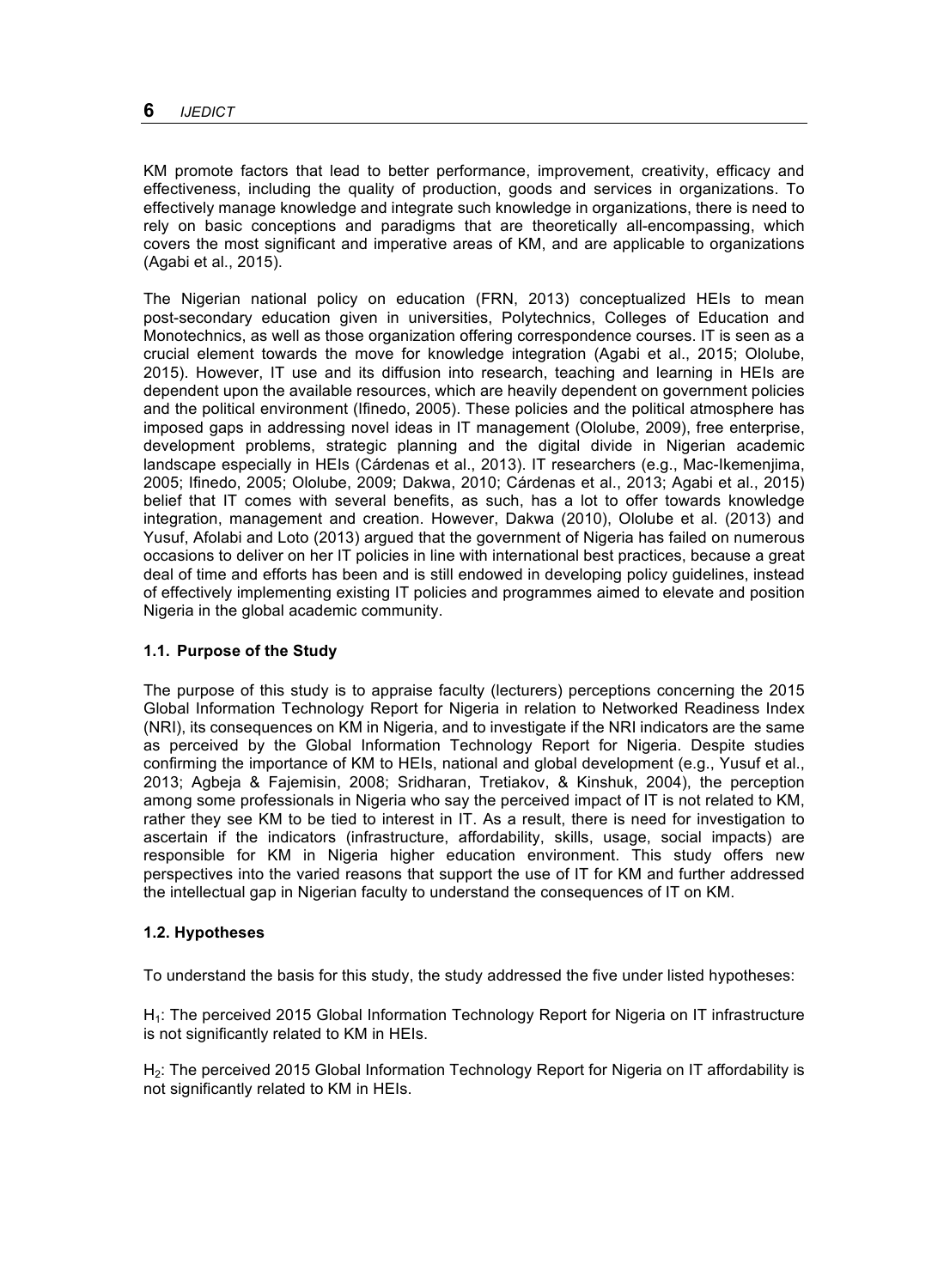H3: The perceived 2015 Global Information Technology Report for Nigeria on IT skills are not significantly related to KM in HEIs.

H<sub>4</sub>: The perceived 2015 Global Information Technology Report for Nigeria on individual IT usage is not significantly related to KM in HEIs.

H<sub>5</sub>: The perceived 2015 Global Information Technology Report for Nigeria on IT social impacts are not significantly related to KM in HEIs.

## **2. THEORETICAL EVALUATIONS**

### **2.1. Theory of Knowledge Management**

#### **2.2. IT and KM**

As humans we are challenged with the need to resolving our daily problem in life and in academics. The knowledge we possess and the capability to make the most of the appropriate information in our daily lives require meeting some certain task. Taking strategic decision involves sharing of knowledge among colleagues during teaching-learning processes. Basically, knowledge refers to the understanding an individual has about information, and the integration and management of knowledge is a comprehensive process, which includes all the procedures that allow for knowledge capitalisation in higher education (Oladejo & Osofisan, 2011). Information technology (IT) literacy has been recognised to influence the search for relevant information to solve our daily and academic problems, but are limited by insufficiency in critical IT policies, infrastructures, usage, personnel, deficit in funding and essential IT services (Ifinedo & Ololube, 2007).

The acceptance and use of IT to boost KM processes is valuable for higher education in positive ways—enhancing and enabling, and in negative ways—blocking and frustrating methods. However, IT can increase the knowledge content of the teaching-learning methods and the type of students who graduate from higher education institutions. It can facilitate as well as hamper the processes of knowledge integration, acquisition, diffusion, relevance and preservation. The acceptance and use of IT to enhance and facilitate KM has brought to the centre stage the burning need for new policies and methodologies towards achieving quality higher education around the world (Omona, van der Weide, & Lubega, 2010).

IT fundamentally refers to the application of technology in communication to influence the teachers and learners acquisition of knowledge. It facilitate the achievement of educational goals, reinforce the advancement of essential literacy including technological literacy among teachers and students using computer-based teaching and learning methods (CBTLM) (Ifinedo, 2005; Ololube, 2009). CBTLM improves methods of teaching and learning and makes them more efficient and even more effective; it makes teaching and learning extremely interesting to both the teachers and the learners, it deepens knowledge acquisition for the teachers and learners, but has superior impact on learners. It increases the ability of learners and adds value to knowledge (Agabi et al., 2015; Ololube et al., 2013). Thus, CBTLM improves the quality of information and KM.

#### **2.3. The Challenges of IT Usage and KM**

The most recent Global Information Technology Report (GITR) (2015) featured the latest Networked Readiness Index (NRI). NRI assessed the indicators, policies and institutions that facilitates and enables a country to fully influence IT for improved competitiveness and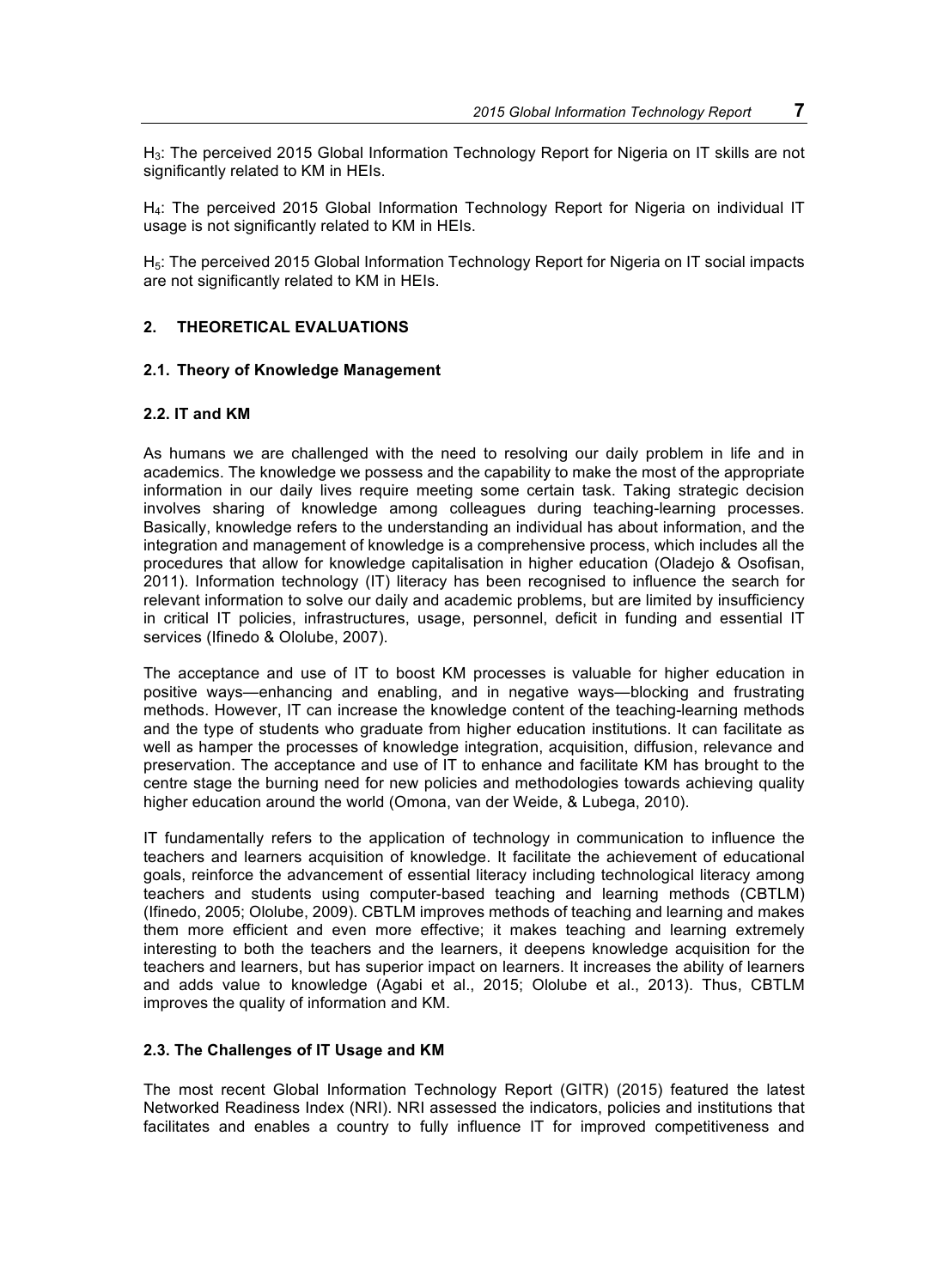knowledge integration. The timing and release of this report is germane when many economies around the world are struggling to make sure that economic growth is equitable and provides benefits for their entire populace. As shown in the 2015 GITR report, IT act as medium for social advancement and transformation by improving access to critical services, enhanced connectivity, creating employment opportunities and knowledge societies. In the 2015 NRI ranking, Nigeria dropped seven places to rank 119<sup>th</sup> out of 143 countries surveyed. NRI for 2014 was 112<sup>th</sup> out of 148 countries surveyed, while that of 2013 was 113<sup>th</sup> out of 144 countries assessed. The low ranking is due to several factors as indicated in figure 1.



*Figure 1. 2015 Nigeria's Networked Readiness Index. Source: Global Information Technology Report for Nigeria (2015, p. 213)*

Presented here is a detailed analysis of the indicators that necessitated the listing of Nigeria amongst the IT low rank countries. The most important indicators to this study are the  $3^{rd}$ ,  $4^{th}$ . amongst the IT low rank countries. The most important indicators to this study are the  $3<sup>rd</sup>$  $5<sup>th</sup>$ ,  $6<sup>th</sup>$ , and the 10<sup>th</sup> pillars. Indices in the 3rd pillar—infrastructure revealed that the electricity production per Kwh is very low to boost and power IT tools and services. Nigeria ranked 125<sup>th</sup> out of the 143 countries surveyed as a result of the poor electricity supply in the country. The mobile network coverage per percentage of the population showed that Nigeria ranked 116 $^{\text{m}}$ out of the 143 countries investigated. What this depicts is that the mobile network coverage for Nigeria is low. Information on the International Internet bandwidth per kb for each user show that Nigeria ranked low, in a position of  $130<sup>th</sup>$  out of the 143 countries evaluated. Same is true of the data for secure Internet servers/million of the population. Nigeria ranked  $119<sup>th</sup>$  of the 143 countries examined.

The NRI index for the  $4<sup>th</sup>$  pillar—affordability indicates that prepaid mobile cellular tariffs for PPP \$/minute shows great improvement. This means that the population is willing to pay as high as one United State Dollar per minute tariff. Nigeria ranked 118<sup>th</sup> for its fixed broadband Internet tariffs for PPP \$/month. The result revealed that the fixed broadband Internet tariffs for PPP \$/month is low. On Internet and telephony competition, Nigeria was ranked  $1<sup>st</sup>$  in a 0–2 (best) rating. This means that Nigeria is comparatively competing moderately fine with its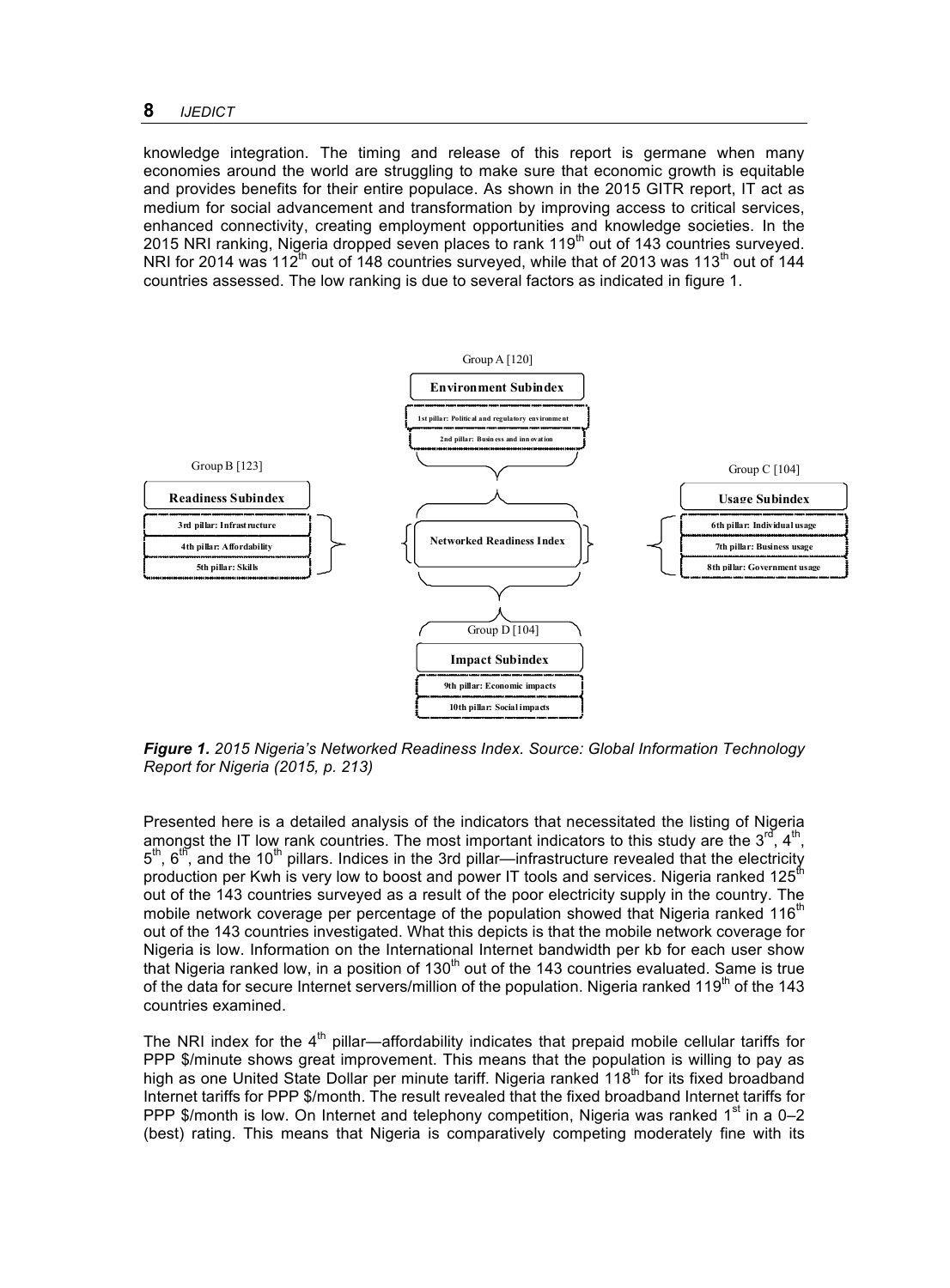counterparts in the west because Nigeria is one of the fastest emergent telecommunications market in the world.

The  $5<sup>th</sup>$  NRI indices revealed astonishing results when Nigeria ranked 121<sup>st</sup> of the 143 countries surveyed based on quality of educational system. This is in the same way true when no Nigerian university was ranked amongst the 1000 best universities in the world. Nigeria was ranked 132<sup>nd</sup> of the 143 countries examined on quality of math and science education. This result did no portray Nigeria in good light. On secondary education gross enrollment rate per percentage of the population placed Nigeria at a distant 125<sup>th</sup> position. The adult literacy rate per percentage of the population of Nigeria positioned her in 108<sup>th</sup> out of the 143 countries surveyed. This low ranking is as a result of Nigeria's poor IT penetration.

The Readiness Subindex: 3rd pillar: Infrastructure, 4th pillar: Affordability and 5th pillar: Skills, are influenced by vandalization of IT infrastructure, insecurity and inadequate electrical power supply for operations, local participation in key IT areas, inadequate skills and enabling environment **(**Okwuke, 2013).

Data for the NRI for the  $6<sup>th</sup>$  pillar—individual IT usage revealed that mobile phone subscriptions/100 population placed Nigeria in the 87<sup>th</sup> position, slightly above half of all the 143 countries surveyed. Individuals using Internet per percent of the population depicts that Nigeria ranked  $119<sup>th</sup>$  of the 143 countries. Information on households/personal computer revealed that Nigeria was ranked 112<sup>th</sup>. The fixed broadband Internet subscription/100 population is  $140<sup>th</sup>$  which means Nigeria is among the last four countries that are low in fixed broadband Internet subscription. Mobile broadband subscription/100 population placed Nigeria in 98<sup>th</sup> position while on the use of virtual social networks; Nigeria was moderately placed at 82<sup>nd</sup> position.

The NRI for the 10<sup>th</sup> pillar—social impacts portray Nigeria very low in the NRI. Nigeria was ranked 123<sup>rd</sup> of the 143 countries surveyed on the impact of ICTs on access to basic service. The report rated Nigeria low on Internet access in schools at 111<sup>th</sup> position, and ICT use and government efficiency in 119<sup>th</sup> place, while the E-Participation index rated on  $0-1$  (best), Nigeria was rank 88<sup>th</sup>. These results are shameful considering Nigeria's position as a major player in world economy and Nigeria's ambition to position herself among the top 20 largest economies in the world by 2020 (Briggs et al., 2012).

A comparative analysis of three years NRI for selected countries in sub-Saharan Africa and the west revealed that among the sub-Saharan African countries, Nigeria was ranked  $119<sup>th</sup>$ . Gambia 108<sup>th</sup>, Ghana 101<sup>st</sup>, Senegal 106<sup>th</sup>, and South Africa  $75^{th}$ . The report found that sub-Saharan African countries have low NRI, meaning that all the indicators that are required by these countries to improved IT penetration and use are not well developed compared to countries from the west that topped the list such as Germany, Finland, USA, UK, and Sweden ranked 13<sup>th</sup>, 2<sup>nd</sup>, 7<sup>th</sup>, 8<sup>th</sup>, and 3<sup>td</sup> respectively in the 2015 NRI (See figure 2 for detail). The overall results indicated that given the existing IT penetration rate, evidence may suggest that it may take African countries and indeed Nigeria over 100 years to catch up with the west in their drive for improved KM. Figure 2 presents the 2013, 2014 and 2015 NRI and rankings for ten selected countries.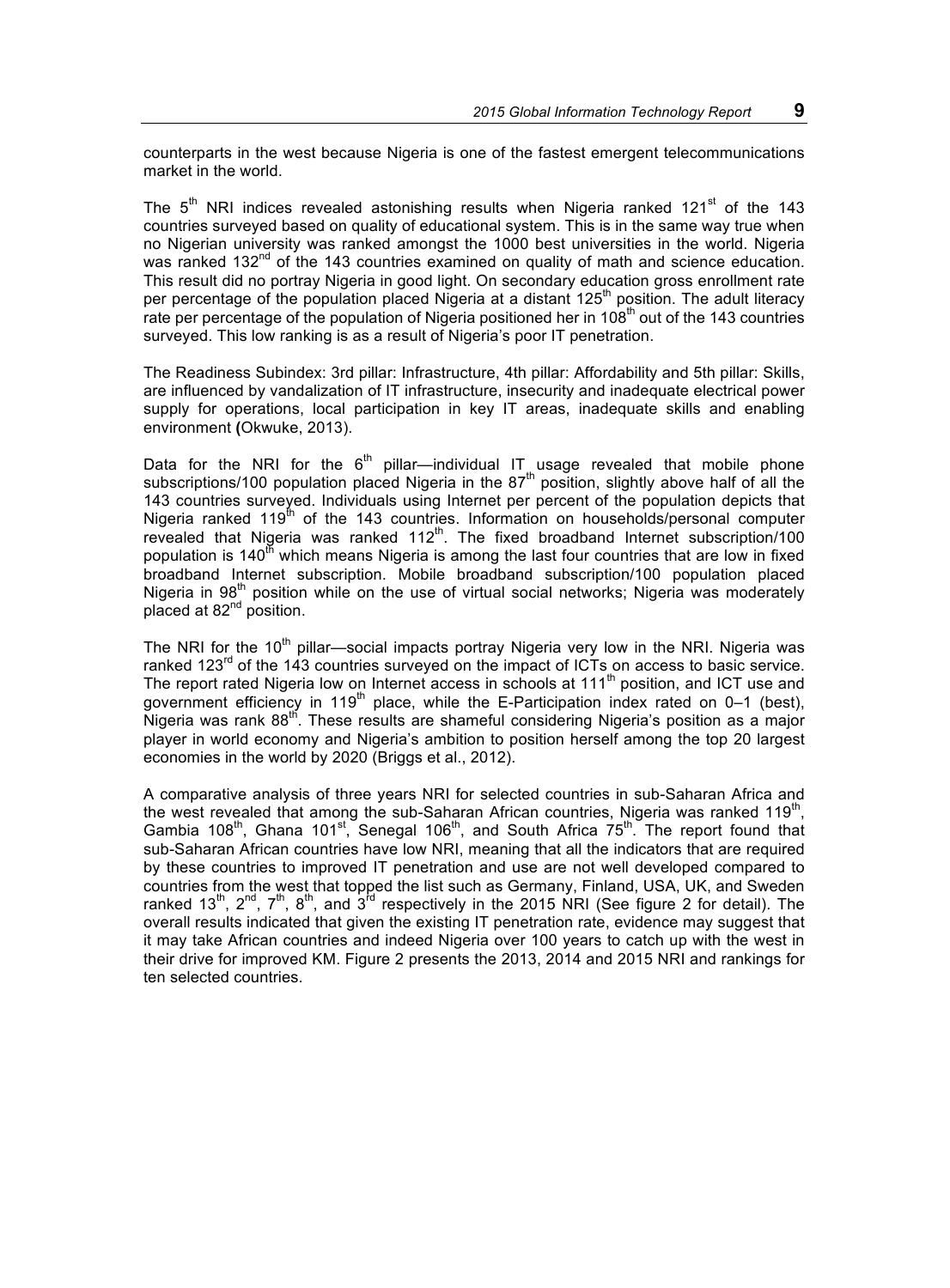

*Figure 2. Line representation of some selected countries NRI for 2013, 2014 and 2015*

# **2.4. IT Policy Impact and KM**

In 2007, the Federal Executive Council of Nigeria approved a national IT policy, as well as the creation of the National Information Technology Development Agency (NITDA). NITDA was charged with the responsibility of developing and implementing IT policies (NITDA, 2015). However, voices from several quarters (e.g., Agabi et al., 2015; Okwuke, 2013; Osuagwu, 2015) are of the view that NITDA's mandate is long overdue for review due to advances in global IT use, integration and diffusion. NITDA interventions in promoting inclusive development are in policy areas like IT For Development (ICT4D), National IT Policy, National Software Policy (NSP), Local Content Guidelines, National e-Government Master Plan, States IT Policy/Strategic Plan and Open Data Development Initiative aimed to develop innovative IT policies determined to drive nationwide development. However, NITDA has failed in her IT action plan and roadmap for the nation. This is evidenced in the 2015 Global Information Technology Report for Nigeria, because ICT4D and other policies have failed to improve IT facilities, use and integration in Nigeria.

With regards to IT infrastructure, NITDA established Technology Centres (RITCs), Knowledge Access Venue (KAV), Community Access Centre (CAC), Virtual Library and Campus Wide Area Network In Tertiary Institutions (over 18 campuses benefited). NITDA Human capital responsibilities are in the areas of IT awareness, knowledge access venue (KAV), training scheme (over 10,000 graduates trained), scholarships (300 M.Sc. and 24 Ph.D's. awarded), youth empowerment scheme, ICT research and development grant (over 12 beneficiaries). In terms of institutional interventions, NITDA created State IT development agencies, establishment of Nigeria Internet Registration Association (NIRA), Establishment of National Office for Local Content (NOC), Establishment of Office for ICT Innovation and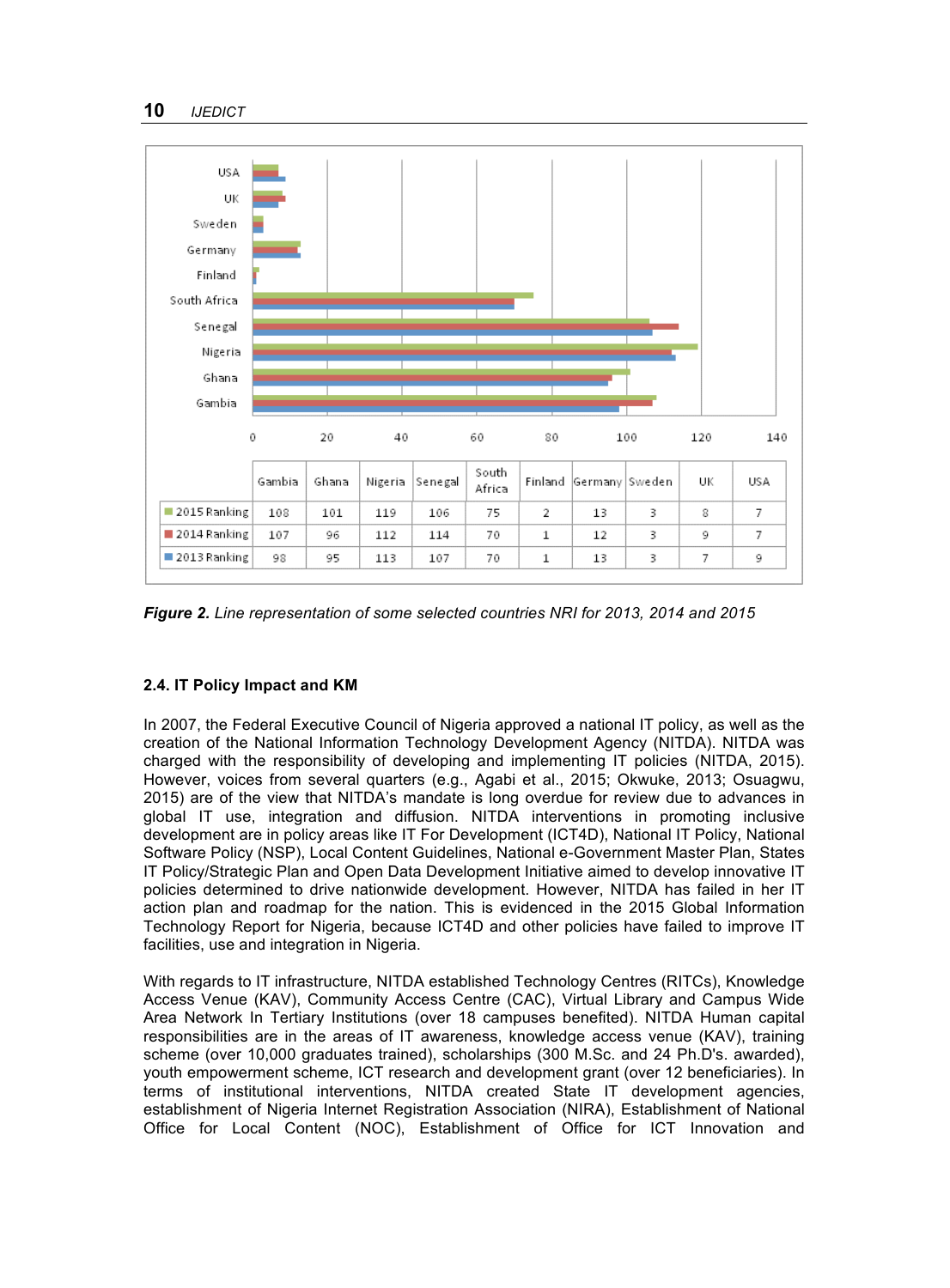Entrepreneurship (OIIE), and the Establishment of IT Departments in all MDAs (See figure 3). All these infinitesimal interventions put together cannot propel a nation with a population of over 170 million to attain IT sufficiency to drive KM.

In 2011, the former president of Nigeria (Dr. Goodluck Ebele Jonathan) appointed a Minister into the Ministry of Communication Technology to push the ministry ahead towards the realisation of its goals. Another move by the President after consultations with IT stakeholders was the setting up of an Adhoc Committee to harmonize the diverse policies for the different sectors in the IT landscape including education and telecommunications. The committee was charged with the responsibility of balancing and harmonizing all existing guiding principle and policies in the IT sector into a single IT policy (Agabi et al., 2015).

Notwithstanding the efforts by the Ministry of Communication Technology, the Adhoc Committee and NITDA to drive national development following multiple interventions, facts and figures show that the poor infrastructure and deficiencies of well thought policies and the low IT use and penetration in Nigeria has widened the digital gap between Nigeria and the developed countries (Okwuke, 2013). Countries with enhanced and increased access to IT and those who apply IT extensively and in an inclusive manner are able to get hold of the advantages of globalization in terms of education, politics, social, economic etc. Conversely countries with poor IT infrastructure end up not joining the race towards the globalization of its HEIs. It is certain that IT provide efficiency in global education systems, increase faculty and students' productivity and opens up novel opportunities that drives growth, development and improvement in every sector of the economy, particularly in KM (Agabi et al., 2015).

| Infrastructure                  | Human Capital                          | Institutional                                          | <b>Policy Documents</b>           |
|---------------------------------|----------------------------------------|--------------------------------------------------------|-----------------------------------|
| Rural Information               | <b>IT Awareness</b>                    | Creation of State IT<br>Devt. Agencies                 | ICT4D                             |
| <b>Technology Centres</b>       | Knowledge Access                       |                                                        | National ICT Policy               |
| (RITCs)                         | Venue (KAV)                            | Establishment of                                       |                                   |
| Knowledge Access<br>Venue (KAV) | Virtual Library                        | Nigeria Internet<br>Registration<br>Association (NIRA) | National Software<br>Policy (NSP) |
|                                 | <b>Training Scheme</b>                 |                                                        | Local Content                     |
| <b>Community Access</b>         | (over 10,000<br>Graduates Trained)     | Establishment of<br>National Office for                | Guidelines                        |
| Centre (CAC)                    |                                        | <b>Local Content</b>                                   | National e-                       |
| Virtual Library                 | Scholarships (300)<br>MSc. and 24 PhD) | (NOC)<br>Establishment of                              | Government<br>Master Plan         |
|                                 | Youth Empowerment                      | Office for ICT                                         | States ICT                        |
| Campus Wide Area                | Scheme (YES)                           | Innovation and<br>Entrepreneurship                     | Policy/Strategic<br>Plan          |
| Network In Tertiary             | <b>ICT</b> Research and                | (OIIE)                                                 |                                   |
| Institution (Over 18)           | <b>Development Grant</b>               |                                                        | Open Data                         |
| Deployed)                       | (over 12 Beneficiaries)                | Establishment of IT                                    | Development                       |
|                                 |                                        | Departments in all<br><b>MDAs</b>                      | Initiative                        |

*Figure 3. NITDA interventions in promoting inclusive IT development in Nigeria. Source: National Information Technology Development Agency (NITDA) (2015)*

#### **3. METHODS**

### **3.1. Research Design**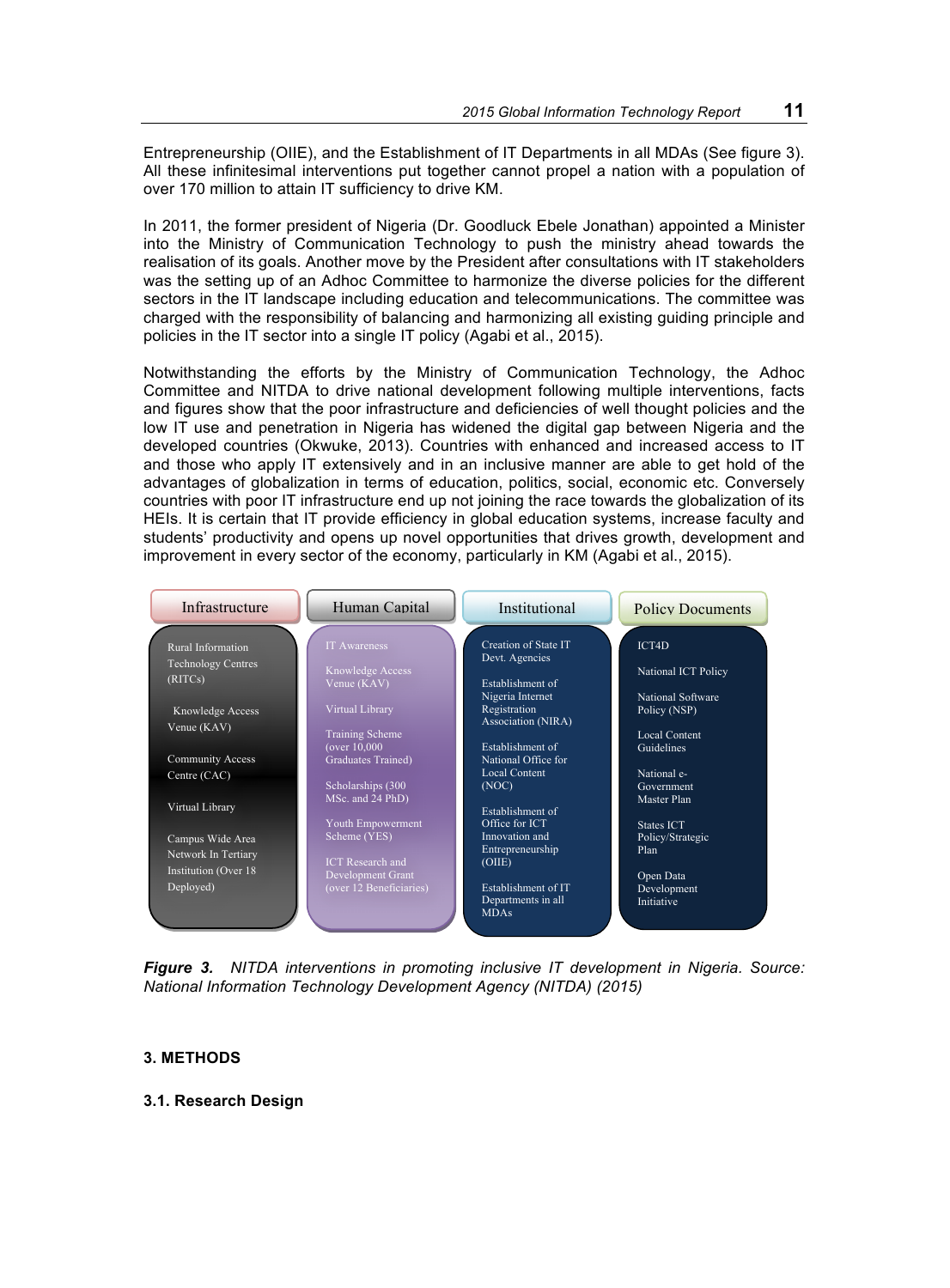A survey research design was used in this study. The population of the study consisted of senior faculty members that have gained tenure of over 6 years. The sampling for this study was purposive, which is characterized by the use of judgment and deliberate effort to obtain representative samples by including the most probable typical groups in the sample (Senior Lecturers, Assoc. Professors and Professors). A total of 210 questionnaires were distributed out of which a convenient sample size consisting 185 (88%) was chosen from the 192 questionnaires returned. The reason for disposing 7 questionnaires was either because they were filled out wrongly or some questions were not answered. Extracts from the 2015 Global Information Technology Report for Nigeria were used to measure levels of IT infrastructure, affordability, skills, usage, and social impacts (see figure 4) in 4 public universities in the South-South geo political zone out of over 12 universities in the region. The data for the study were collected in the third quarter of 2015.



*Figure 4. Research Design Summarised*

Data analysis for respondents demographic variable showed that 97(52.4%) were male, while 88(47.6%) were female. Majority of them 91(49.2%) were between 40-49 years, while 39(21.1%) were aged 50-60 years and 38(20.5%) were 30-39 years, whereas 17(9.2%) were above 60 years. Data on respondents' academic rank revealed that 72(38.9%) were Senior Lecturers, while 81(43.8%) were Associate Professors, and 32(17.3%) were Professors. The data further revealed that 63(34.1%) were lecturers in Faculty of Education, 41(22.2%) were lecturers in the Faculty of Social Sciences. 49(26.5%) were of the Arts, while 32(17.3%) were of the Sciences. See table 1 and figure 5 for detail.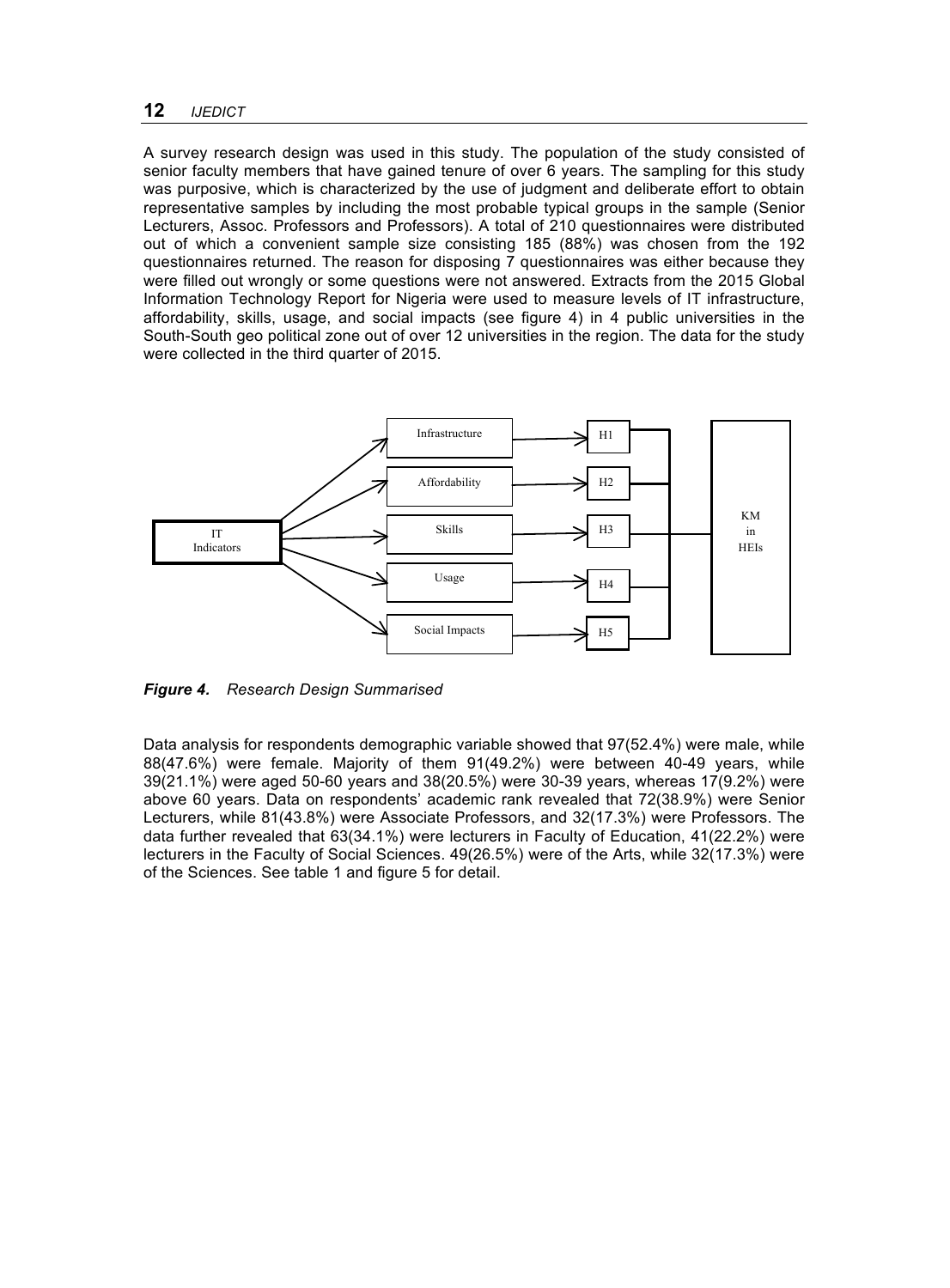| Demographic Variables |                   | Frequency<br>(N) | Percentages<br>$(\%)$ | Mean   | Std. Div. |  |
|-----------------------|-------------------|------------------|-----------------------|--------|-----------|--|
| Gender                | Male              |                  | 52.4                  | 2.8454 | .95022    |  |
|                       | Female            | 88               | 47.6                  | 2.9432 | .82152    |  |
| Age                   | 30-39 years       | 38               | 20.5                  | 3.0263 | .75290    |  |
|                       | 40-49 years       | 91               | 49.2                  | 2.7912 | .98338    |  |
|                       | 50-60 years       | 39               | 21.1                  | 2.9487 | .75911    |  |
|                       | > 60 years        | 17               | 9.2                   | 3.0000 | .93541    |  |
| Academic              | Senior            | 72               | 38.9                  | 2.9028 | .90631    |  |
| Rank                  | Lecturers         |                  |                       |        |           |  |
|                       | Assoc.            | 81               | 43.8                  | 2.8889 | .89443    |  |
|                       | <b>Professors</b> |                  |                       |        |           |  |
|                       | Professors        | 32               | 17.3                  | 2.8750 | .87067    |  |
| Faculty               | Education         | 63               | 34.1                  | 2.9048 | .81744    |  |
|                       | Social            | 41               | 22.2                  | 3.2683 |           |  |
|                       | Sciences          |                  |                       |        | .67173    |  |
|                       | Arts              | 49               | 26.5                  | 2.8776 | .85714    |  |
|                       | Sciences          | 32               | 17.3                  | 2.4063 | 1.10306   |  |

*Table 1. Descriptive Analysis of Respondents Demographic Variables*

#### **3.2. Research Instrument**

The questionnaire used in this study was structured along the 2015 Global Information Technology Report. The items were modified to fit into the purpose of this study. The questionnaire has two sections. Section 'A' pertain to respondents demographic variables (age, gender, rank, faculty and length of service), while section 'B' comprised the indicators that are of importance to this study *vis-a-vis* the 3rd pillar (Infrastructure), 4th pillar (Affordability), 5th pillar (Skills), 6th pillar (Individual Usage), and the 10th pillar (Social Impacts). The participants (faculty) responded to a four-point Likert type scale of strongly agree (4), agree (3), disagree (2), and strongly disagree (1). See table 2 for detail.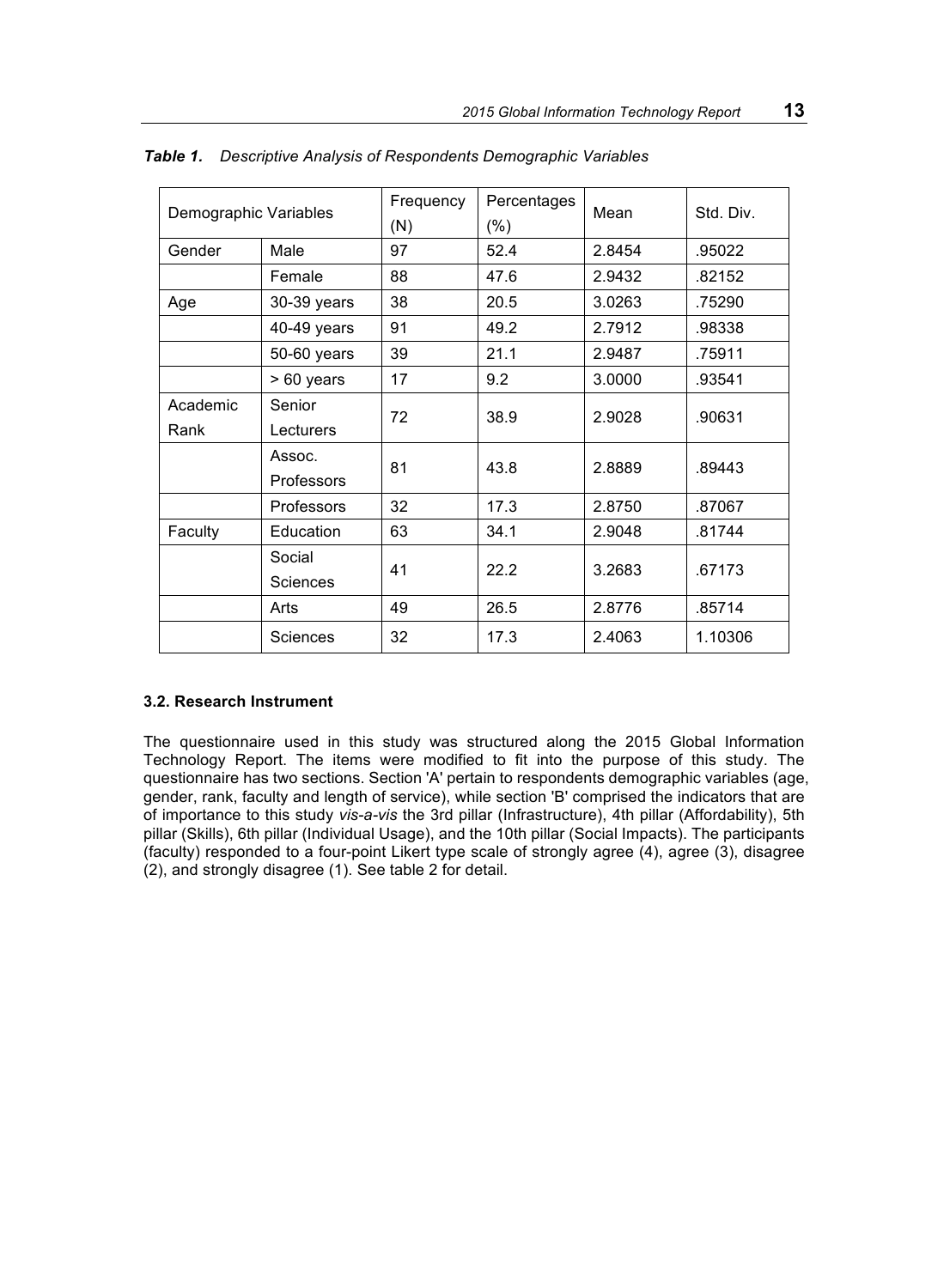# *Table 2. Questionnaire used for data gathering*

| S/N          | <b>Indicators</b>                                                          | <b>SA</b>               | A | D              | <b>SD</b>    |
|--------------|----------------------------------------------------------------------------|-------------------------|---|----------------|--------------|
|              | 3rd Pillar: Infrastructure                                                 | 4                       | 3 | $\overline{2}$ | 1            |
| $\mathbf{1}$ | Electricity production, kWh/capita impacts KM                              | $\overline{4}$          | 3 | $\overline{2}$ | 1            |
| 2            | Mobile network coverage, % pop. impacts<br>KM.                             | 4                       | 3 | $\overline{2}$ | $\mathbf{1}$ |
| 3            | Int'l Internet bandwidth, kb/s per user impacts<br>ΚM                      | 4                       | 3 | $\overline{2}$ | 1            |
| 4            | ΚM<br>Secure Internet servers/million pop. impacts                         | 4                       | 3 | $\overline{2}$ | 1            |
|              | 4th pillar: Affordability                                                  | <b>SA</b>               | A | D              | <b>SD</b>    |
| 5            | Prepaid mobile cellular tariffs, PPP \$/min impacts<br>ΚM                  | 4                       | 3 | $\overline{2}$ | 1            |
| 6            | Fixed broadband Internet tariffs, PPP \$/month<br>KM<br>impacts            | 4                       | 3 | 2              | 1            |
| 7            | Internet<br>& telephony competition, 0-2<br>(best)<br>KM<br>impacts        | 4                       | 3 | 2              | 1            |
|              | 5th Pillar: Skills                                                         | SA                      | A | D              | SD           |
| 8            | Quality of educational system<br>KM<br>impacts                             | $\overline{\mathbf{4}}$ | 3 | $\overline{2}$ | 1            |
| 9            | Quality of math & science education impacts<br>KM                          | 4                       | 3 | 2              | $\mathbf{1}$ |
| 10           | Secondary education gross enrollment rate per %<br><b>KM</b><br>impacts    | 4                       | 3 | 2              | 1            |
| 11           | Adult literacy rate per % impacts KM                                       | 4                       | 3 | $\overline{2}$ | $\mathbf{1}$ |
|              | 6 <sup>th</sup> Pillar: Individual Usage                                   | SA                      | A | D              | <b>SD</b>    |
| 12           | Mobile phone subscriptions/100 population impacts<br>KM                    | 4                       | 3 | $\overline{2}$ | 1            |
| 13           | Individuals using Internet per % impacts<br>KM.                            | 4                       | 3 | $\overline{2}$ | 1            |
| 14           | Households w/personal computer impacts<br>KM                               | $\overline{\mathbf{4}}$ | 3 | $\overline{2}$ | 1            |
| 15           | broadband Internet subs/100<br>Fixed<br>population<br><b>KM</b><br>impacts | 4                       | 3 | $\overline{2}$ | 1            |
| 16           | Mobile broadband subs/100 population impacts<br>KM                         | 4                       | 3 | 2              | 1            |
| 17           | Use of virtual social networks impacts<br>ΚM                               | 4                       | 3 | $\overline{2}$ | 1            |
|              | 10th pillar: Social Impacts                                                | <b>SA</b>               | A | D              | <b>SD</b>    |
| 18           | Impact of ICTs on access to basic service impacts<br>KM                    | 4                       | 3 | $\overline{c}$ | 1            |
| 19           | Internet access in schools impacts<br>ΚM                                   | $\overline{4}$          | 3 | $\overline{2}$ | $\mathbf{1}$ |
| 20           | ICT use & government efficiency impacts<br>KM.                             | 4                       | 3 | 2              | 1            |
| 21           | E-Participation Index, 0-1 (best) impacts KM                               | 4                       | 3 | $\overline{c}$ | 1            |

\*Knowledge Management

# **3.3. Data Analysis Techniques**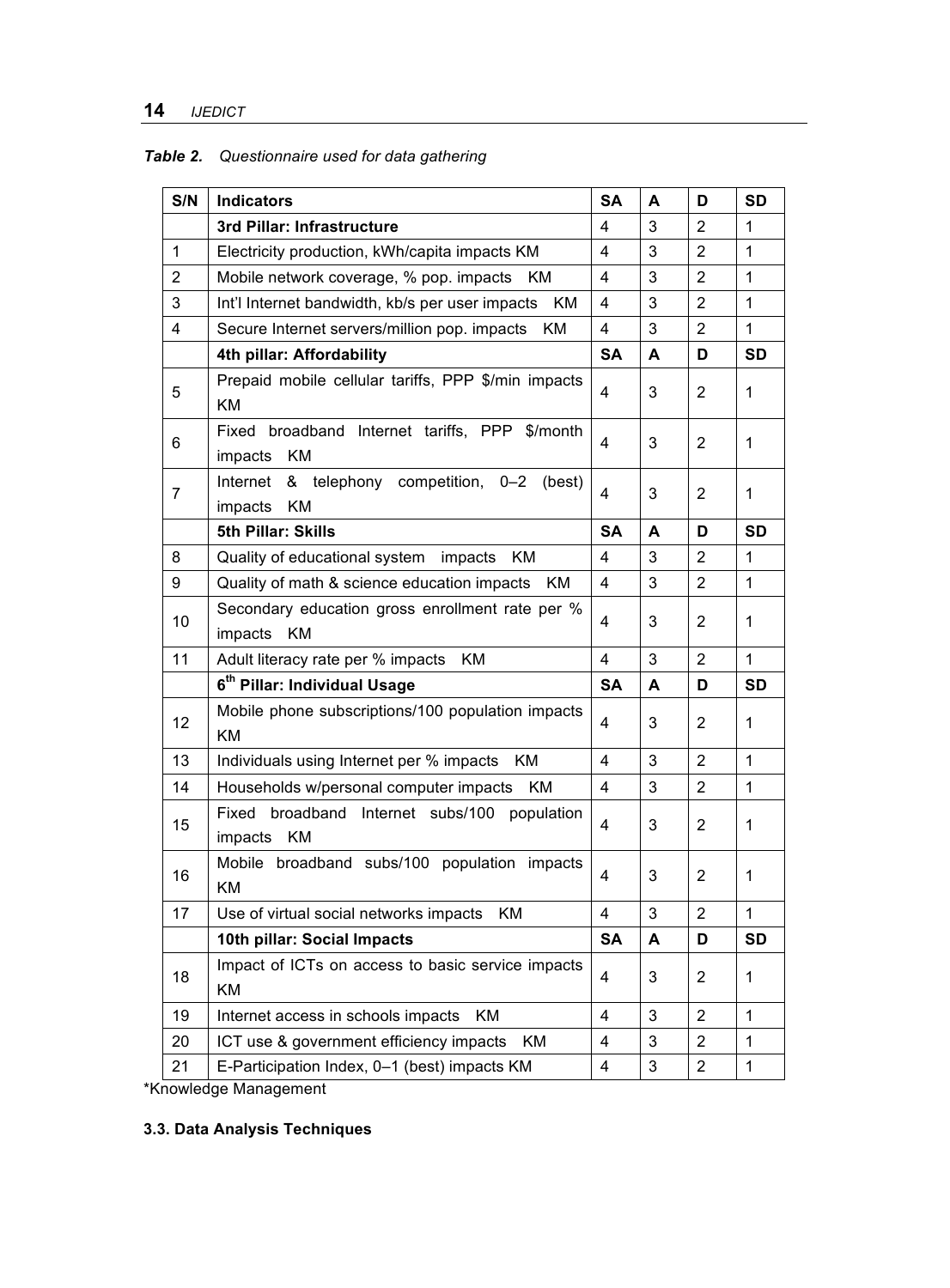The respondents' answers were keyed into SPSS version 21.0 software programme and they were analyzed using Simple Percentage, Mean Score and Chi-square statistical tools. Chi-square analysis was used because it is a statistical process that aids the estimation of the relationships among variables. Chi-square is used in this study because the focus is on the relationship between dependent variable and independent variables to determine if the hypotheses are true or false. The statistical significant was set at  $p < 0.05$  to measure if the observed researcher's confidence level in the sample also exists in the population.



*Figure 5. Bar Chart Representation of Respondents Demographic Variables* 

## **3.4. Validity and Reliability**

Faculty members who are experienced in the construction of research instruments helped in the validation of the questionnaire as adapted and modified. A pilot test was conducted prior to when the main questionnaires were distributed to determine how respondents understood the questions. To test the consistency with which the research instrument measures what it is supposed to measure, SPSS version 21.0 of a computer programme was also employed, and an overall Cronbach Alpha reliability estimate of .783 was obtained for the 21 items in section 'B' of the questionnaire. Thus, the instrument was considered to be reliable.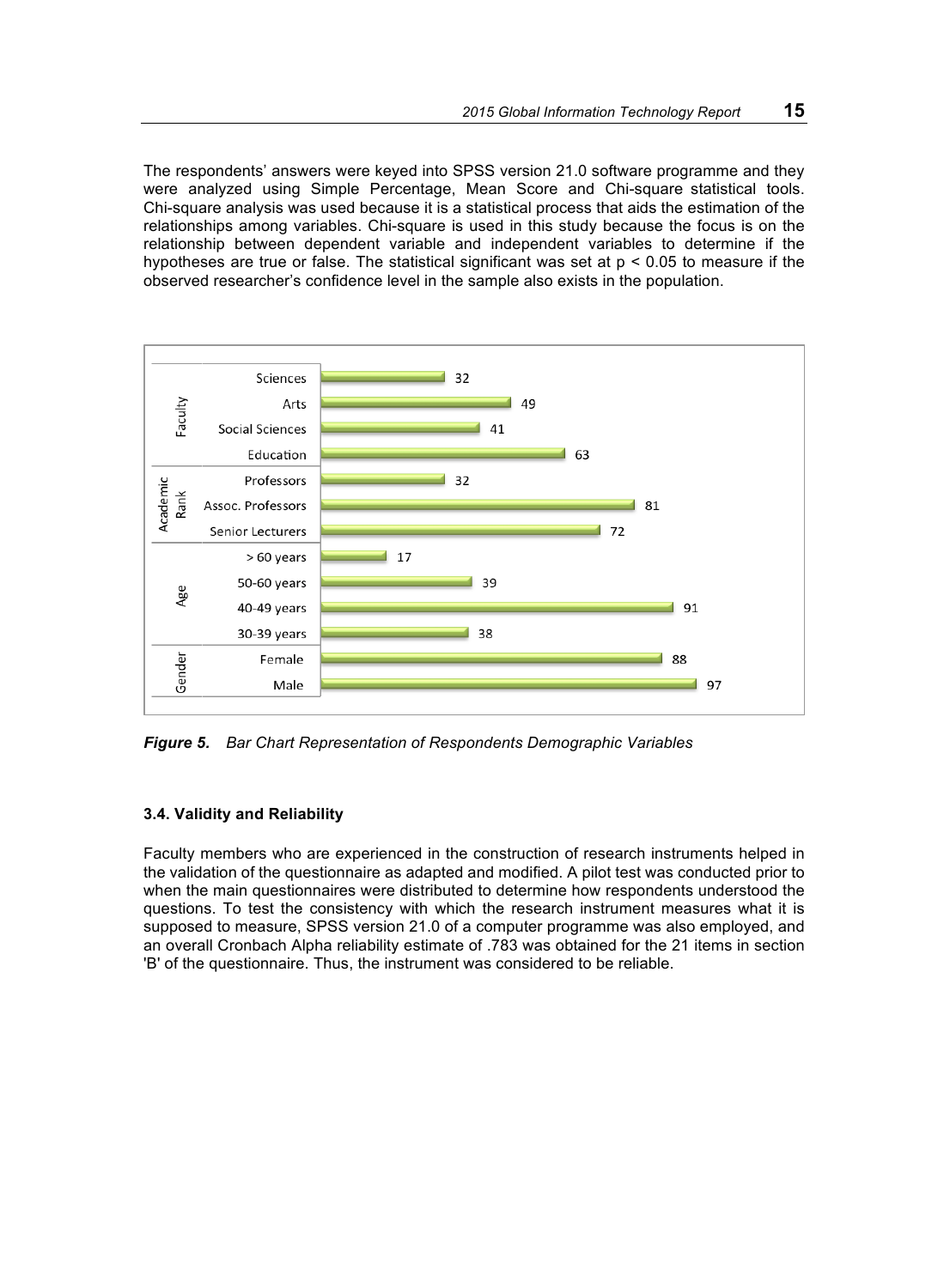## **4. RESULTS/DISCUSSION**

## **4.1. Hypothesis One: IT infrastructure / KM in HEIs**

Chi-square analysis (table 3) performed revealed that IT infrastructure is significantly related to KM in HEIs. Respondents were of the view that the level of electricity production per kWh/capita impacts KM ( $X^2$  = 118.676; p. > .000). They were also of the opinion that the mobile network coverage per percentage of the population impacts KM (*X<sup>2</sup> = 39.886; p. > .000*). Same is true when the respondents' strongly observed that the international Internet bandwidth per kb/s for users impacts KM ( $X^2$  = 140.514; p. > .000), and the same opinion holds that secure Internet servers per million of the population impacts KM  $(X^2 = 81.400)$ ;  $p.$  > .000). With a cumulative  $X^2$  = 95.119*; p.* > .000, tested at .05 level of significance, hypothesis one was rejected. The overall perception is that the 2015 Global Information Technology Report for Nigeria on weak IT infrastructure is significantly related to KM in Nigerian HEIs.

The data obtained revealed that the absence of basic IT infrastructure is of great importance to the development of KM in HEIs in Nigeria. Successful KM in HEIs in Nigeria cannot be guaranteed without the use of IT infrastructures like constant electricity supply to power computer and related gadgets, Internet connectivity and servers, network coverage, television, etc. (Ololube, 2006). Most villages, towns and cities in Nigeria are yet to have electricity or have fluctuations in its supply. Electricity services for those who have access are in most cases epileptic (Yusuf, 2006). The poor state of mobile telephone network has increased dial-up cost for most Nigerians. Network coverage is still limited, and services are still far from being perfect (Ololube & Ubogu, 2009).

|       | 3rd Pillar: Infrastructure                 | <b>Mean</b> | <b>SD</b> | Chi-square | Sig. |
|-------|--------------------------------------------|-------------|-----------|------------|------|
|       | Electricity production, kWh/capita impacts | 2.8919      | .89028    | 118.676    | .000 |
|       | KМ                                         |             |           |            |      |
| 2     | Mobile network coverage, % population      | 3.3784      | .75005    | 39.886     | .000 |
|       | impacts KM                                 |             |           |            |      |
| 3     | Int'l Internet bandwidth, kb/s per user    | 2.8108      | .89193    | 140.514    | .000 |
|       | impacts KM                                 |             |           |            |      |
| 4     | Secure Internet servers/million population | 3.3838      | .65835    | 81.400     | .000 |
|       | impacts KM                                 |             |           |            |      |
| Total |                                            | 3.1162      | .79765    | 95.119     | .000 |

*Table 3. Chi-square analysis of IT infrastructure/KM in HEIs*

\*Knowledge Management

## **4.2. Hypothesis Two: IT affordability / KM in HEIs**

Taken as a whole, data in table 4 revealed significant relationships between IT affordability and KM in HEIs *(X<sup>2</sup> = 41.112; p. > .000, tested at .05* level of significance*)*. The respondents were of the view that prepaid mobile cellular tariffs per min impacts KM *(X<sup>2</sup> = 30.157; p. > .000)*, fixed broadband Internet tariffs per month impacts KM ( $X^2$  = 56.795;  $p.$  > .000), and Internet and telephony competition impacts KM  $(X^2 = 36.384; p. > .000)$ . As a result, hypothesis two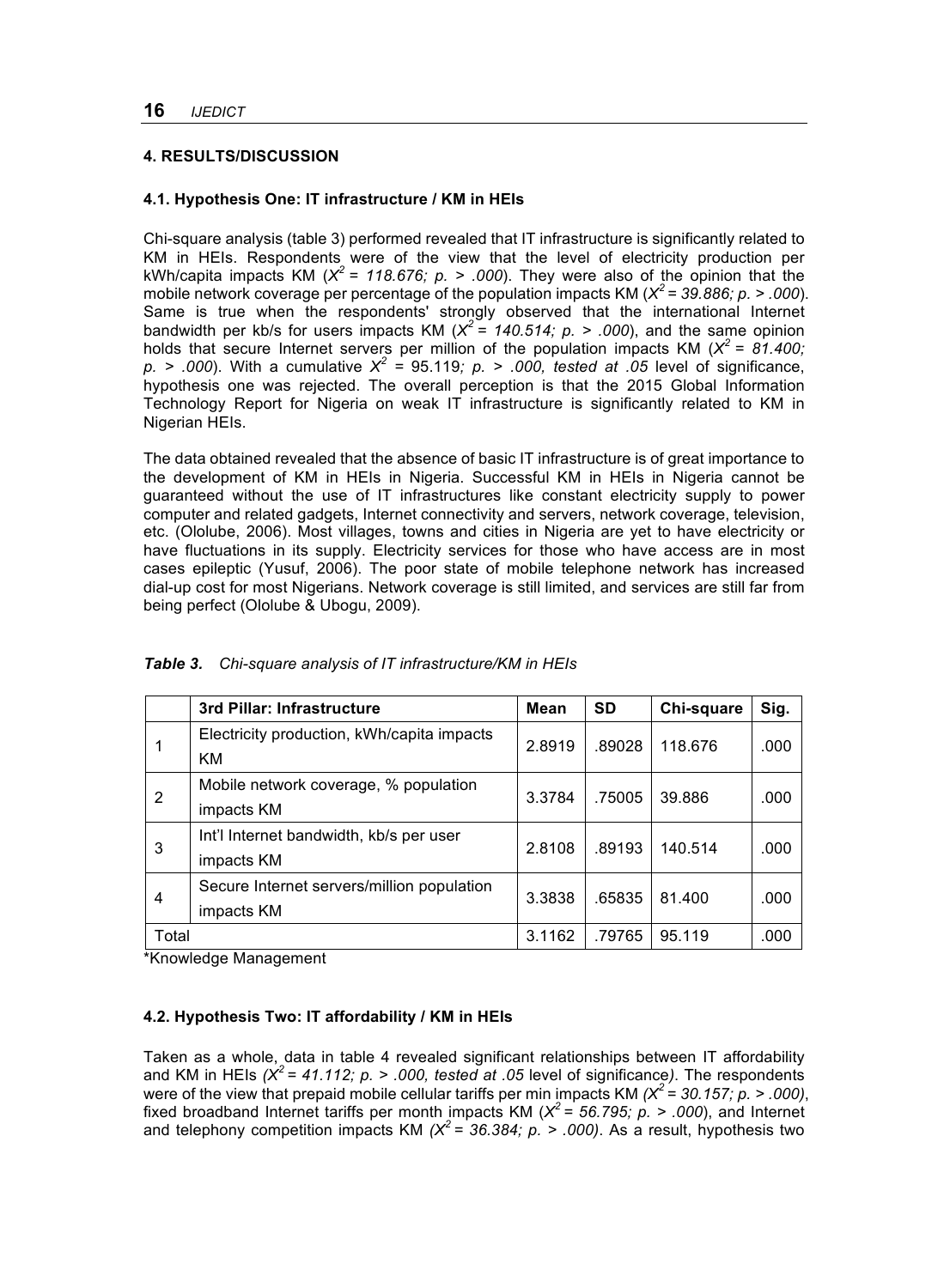was rejected, because there is a significant relationship between prepaid mobile cellular tariffs per min, fixed broadband Internet tariffs per month and Internet and telephony competition, which makes it difficult for students to access IT facilities frequently.

The widening gap between the poor and the rich is so conspicuous that economic situations and their effects on majority of Nigerian students stands as the foremost barrier in the affordability of IT tools and services (Ololube, 2006). Over 82% of Nigerian students live below poverty line. An average middle-income earner cannot afford basic IT and communication appliances. Hence, computer and IT related telecommunication services might not be functional in most Nigerian students homes, they see IT tools and services as luxury. The fee paid for IT related gadgets and services in Nigeria is almost twice the monthly take-home pay of an average parent. Thus students from these type of homes find it extremely difficult to think of and owning IT appliances to support their academic activities. Similarly, most lecturers in Nigerian HEIs cannot afford the services of IT professionals. In most cases the majority of lecturers are not capable of owning a computer that has 24 hours, 7 days a week Internet connection because of the high cost associated to such gadgets and services.

|       | 4th pillar: Affordability                                | Mean   | <b>SD</b> | Chi-square | Sig. |
|-------|----------------------------------------------------------|--------|-----------|------------|------|
| 5     | Prepaid mobile cellular tariffs, PPP \$/min              |        | 1.01444   | 30.157     | .000 |
|       | impacts KM                                               | 2.7838 |           |            |      |
| 6     | tariffs,<br><b>PPP</b><br>broadband<br>Fixed<br>Internet | 2.9676 | 1.10288   | 56.795     | .000 |
|       | \$/month impacts<br>KM.                                  |        |           |            |      |
|       | Internet & telephony competition, 0-2 (best)             | 2.7892 | .95205    | 36.384     | .000 |
| 7     | KM<br>impacts                                            |        |           |            |      |
| Total |                                                          | 2.8468 | 1.02312   | 41.112     | .000 |

|  | Table 4. Chi-square analysis of IT affordability/KM in HEIs |  |  |  |
|--|-------------------------------------------------------------|--|--|--|
|--|-------------------------------------------------------------|--|--|--|

\*Knowledge Management

#### **4.3. Hypothesis Three: IT skills / KM in HEIs**

Data in table 5 revealed significant relationship between IT skills and KM in HEIs. The information (items 8-11) that tested hypothesis three depicts that the respondents agree that IT skills impacts KM in HEIs (*X<sup>2</sup> = 151.702; p. > .000, tested at .05* level of significance). The respondents hold that the quality of educational system impacts KM *(X<sup>2</sup> = 143.930; p. > .000)*. They were of the view that the quality of math and science education impacts KM  $(X^2 =$ *176.578; p. > .000),* secondary education gross enrollment rate per percentage of the population impacts KM *(X<sup>2</sup> = 154.351; p. > .000),* and adult literacy rate per percentage of the population impacts KM  $(X^2 = 131.951; p. > .000)$ . As a result, hypothesis three was rejected.

The imbalance in Nigerian educational systems have become increasingly expensive to handle and have damaged the teaching and learning ability of many teachers and students (Aduwa-Ogiegbaen & Iyamu, 2005; Bolu & Egbo, 2014). Up till now, Nigeria's policy making and programmes remains uneven and gradual. The path to quality educational system, and the requirement for the actualization of quality education are far away because of the huge inadequate infrastructure and IT assisted teaching and learning devices (Ololube et al., 2013). Incompetence among graduates and lecturers account for the reasons why an effective knowledge society will hardly be achieved in Nigeria.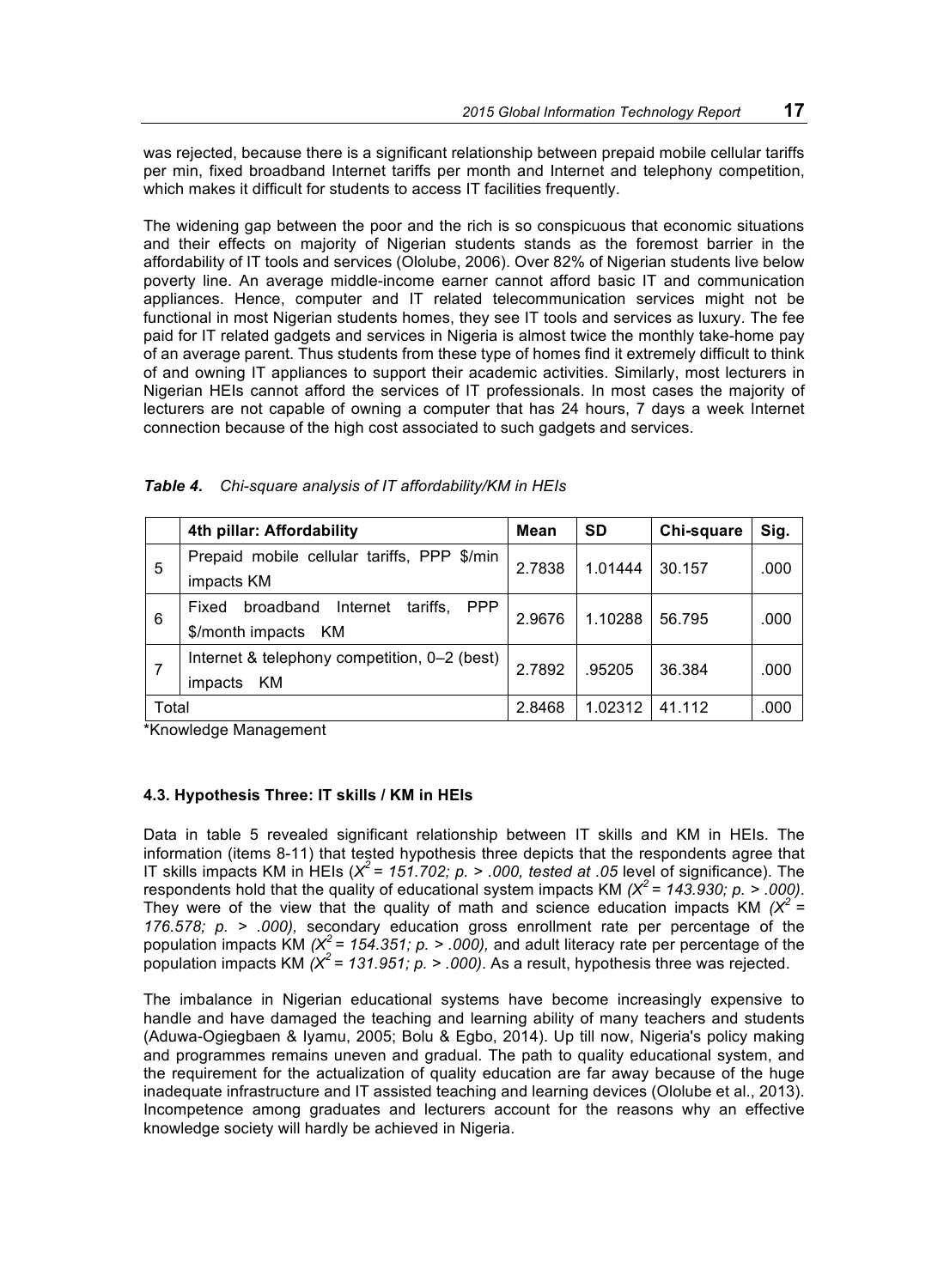It is generally believed that the roles, behaviour patterns, culture and interests of males and females students dominate the gross enrollment amongst students, and most of these students dread the use of IT. A study (Ololube, 2009) found that computer communication and IT attitude and anxiety among higher education students exposed to view that most Nigerian students have phobia for IT appliances.

|       | <b>5th Pillar: Skills</b>                   | <b>Mean</b> | <b>SD</b> | Chi-square | Sig. |
|-------|---------------------------------------------|-------------|-----------|------------|------|
| 8     | Quality of educational system impacts KM    | 3.3892      | .65100    | 143.930    | .000 |
| 9     | Quality of math & science education impacts | 3.5351      | .61689    | 176.578    | .000 |
|       | KM.                                         |             |           |            |      |
| 10    | Secondary education gross enrollment rate   | 3.3459      | .67510    | 154.351    | .000 |
|       | per % impacts KM                            |             |           |            |      |
| 11    | Adult literacy rate per % impacts KM        | 3.4216      | .71137    | 131.951    | .000 |
| Total |                                             | 3.4229      | .66359    | 151.702    | .000 |

## *Table 5. Chi-square analysis of IT skills/KM in HEIs*

\*Knowledge Management

# **4.4. Hypothesis Four: IT Usage / KM in HEIs**

The Chi-square analysis in table 6 showed that IT usage is significantly related to KM in HEIs. Respondents were of the view that the level of IT usage impacts KM  $(X^2 = 123.713; p. > .000;$ *tested at .05* level of significance). They were of the opinion that the mobile phone subscriptions per percentage of the population impacts KM (*X<sup>2</sup> = 134.805; p. > .000*). Likewise the respondents' strongly observed that the individuals using Internet per percentage impacts KM ( $X^2$  = 183.670; p. > .000), and they opinioned that households w/personal computer of the population impacts KM (*X<sup>2</sup> = 162.395; p. > .000*). Fixed broadband Internet subscription per 100 of the population impacts KM  $(X^2 = 53.724, p. > .000)$ . The same opinion holds that the mobile broadband subscription per 100 of the population impacts KM (*X<sup>2</sup> = 136.292; p. > .000*). Similarly, the respondents hold that the use of virtual social networks impacts KM  $(X^2 = 71.395)$ ; *p. > .000)*. Thus, hypothesis four was rejected. The overall perception is that the 2015 Global Information Technology Report for Nigeria on IT usage is significantly related to KM in Nigerian HEIs.

The integration of ITs in higher education teaching and learning has transformed educational systems globally, and they are under greater demands to use IT appliances to teach students the knowledge and skills they need in the 21<sup>st</sup> century (Larose et al., 1999).

However, IT usage in traditional and face to face (f2f) methods has impacted the quality of teaching and learning. In concrete terms, IT has enhanced teaching and learning through its active, interactive, and appealing content, and has provided genuine opportunities for individualized instruction (Yusuf, 2005). According to a study by Ariyo & Olaojoyetan (2013), the present state of the fixed broadband Internet subscription per 100 of the population is inadequate. The study further highlights that in some African countries, regional connectivity is missing, but agreed that when broadband is readily available, behaviour patterns in Nigeria will change because we will rely on such to obtain services and get tasks required in our daily existence as faculty and students. To Grützmann, Macedo and Zambalde (2013), social networks is made up of actors with different degrees of innovativeness that allow actors to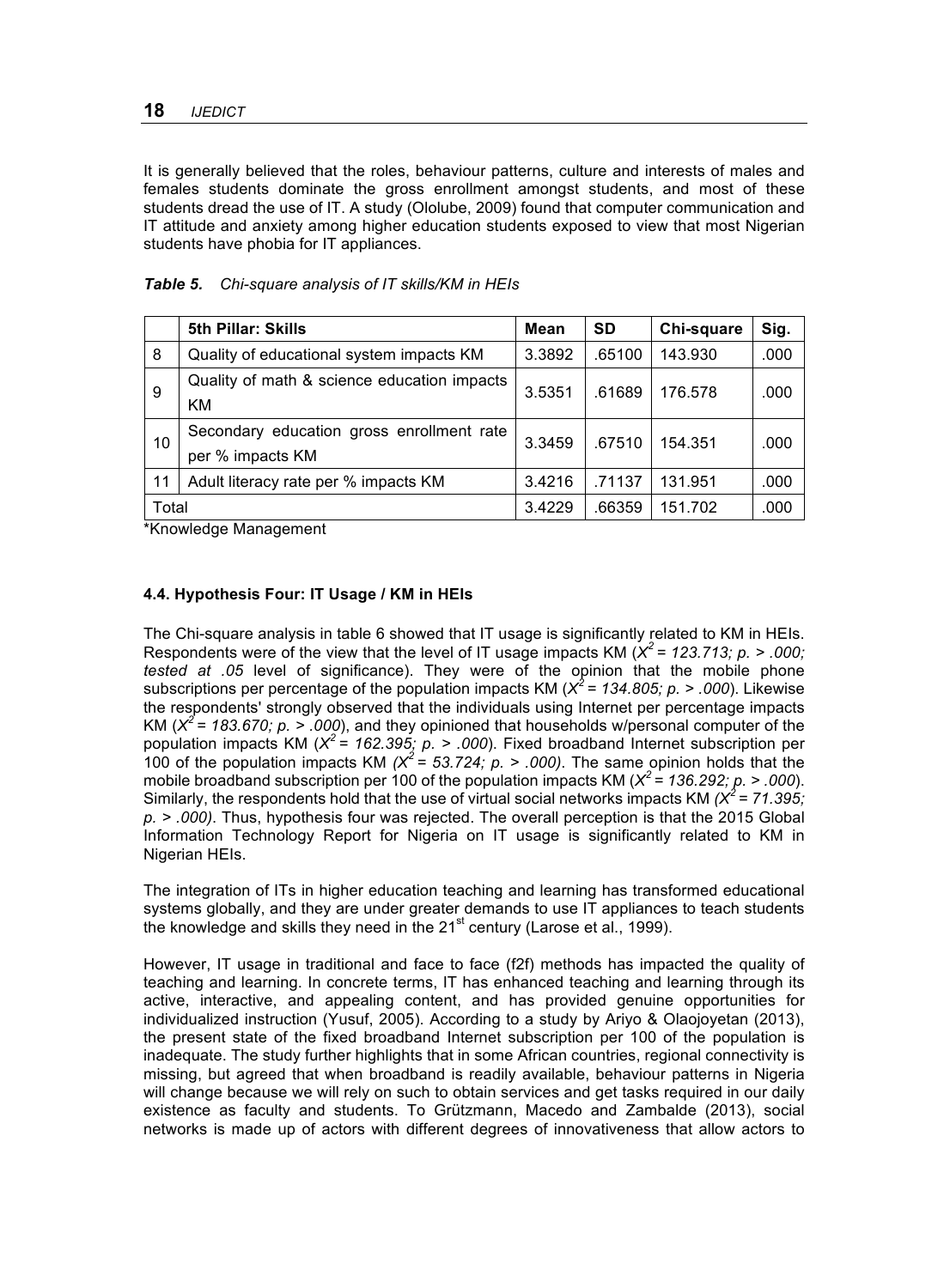collect new ideas and measure their acceptance, they concluded that the evidences are that there are relationships between social networking and KM.

Regrettably, Nigeria as a nation, came late into the digital circle (DC). This is as a result of the limitations brought about by economic, political, social and government policies. Basically, the slow admittance to basic IT equipment, slow internet network and connectivity and the shortage of personal computers has made KM in HEIs in Nigeria unrealistic (Ololube, 2009).

|       | 6 <sup>th</sup> Pillar: Individual Usage                                | <b>Mean</b> | SD.    | Chi-square | Sig. |
|-------|-------------------------------------------------------------------------|-------------|--------|------------|------|
| 12    | population<br>Mobile phone subscriptions/100<br>KM<br>impacts           | 3.4324      | .71249 | 134.805    | .000 |
| 13    | Individuals using Internet per % impacts<br>KM                          | 3.3135      | .58892 | 183.670    | .000 |
| 14    | Households w/personal computer<br>impacts<br>KM                         | 3.2649      | .62564 | 162.395    | .000 |
| 15    | Fixed<br>broadband<br>Internet<br>subs/100<br>population impacts<br>KM. | 3.0378      | .87457 | 53.724     | .000 |
| 16    | Mobile<br>broadband subs/100<br>impacts<br>pop.<br>ΚM                   | 3.1405      | .50188 | 136.292    | .000 |
| 17    | ΚM<br>Use of virtual social networks impacts                            | 3.3676      | .57580 | 71.395     | .000 |
| Total |                                                                         | 3.2594      | .64655 | 123.713    | .000 |

*Table 6. Chi-square analysis of Individual IT usage/KM in HEIs*

\*Knowledge Management

#### **4.5. Hypothesis Five: IT Social Impacts / KM in HEIs**

The data for hypothesis five (table 7) revealed significant relationships between IT social impacts and KM in HEIs *(X<sup>2</sup> = 127.429; p. > .000, tested at .05* level of significance*)*. The respondents were of the observation that impact of ICTs on access to basic service impacts KM  $(X^2 = 138.438; p. > .000)$ . Almost all the respondents were of the opinion that Internet access in schools impacts KM ( $X^2$  = 203.557; p. > .000). They said ICT use and government inefficiency impacts KM  $(X^2 = 57.346; p. > .000)$ , while E-Participation Index they say impacts KM *(X<sup>2</sup> = 110.378; p. > .000)*.

HEIs are dedicated to excellence in research, teaching and learning. Excellence can be taken to mean effectively providing teaching and learning experiences that prepare faculty and students for the challenges of the today's complex, ever changing, and diverse workplace through effective KM (Ololube, 2009). Studies (e.g., Anne, Seppo & Shoji, 2010; Waycott et al., 2010; Bennett & Maton, 2010; Feeney, 2010; Margaryan, Littlejohn & Vojt, 2011; Nwokeocha, 2011; Kpolovie et al., 2014) of inequality in access to and use of IT among students and faculty (lecturers) has over the years attracted significant attention by researchers, educational managers, policy makers and the international community at large. And never in the history of human existence have there been a large number of people with access to computers, Internet networks, and electronic technologies (Margaryan et al., 2011; Waycott et al., 2010). However, the few persons that have access to basic IT gadgets and services in Nigeria are the very rich ones (Ololube et al., 2013). The Internet access in schools that will assist KM is very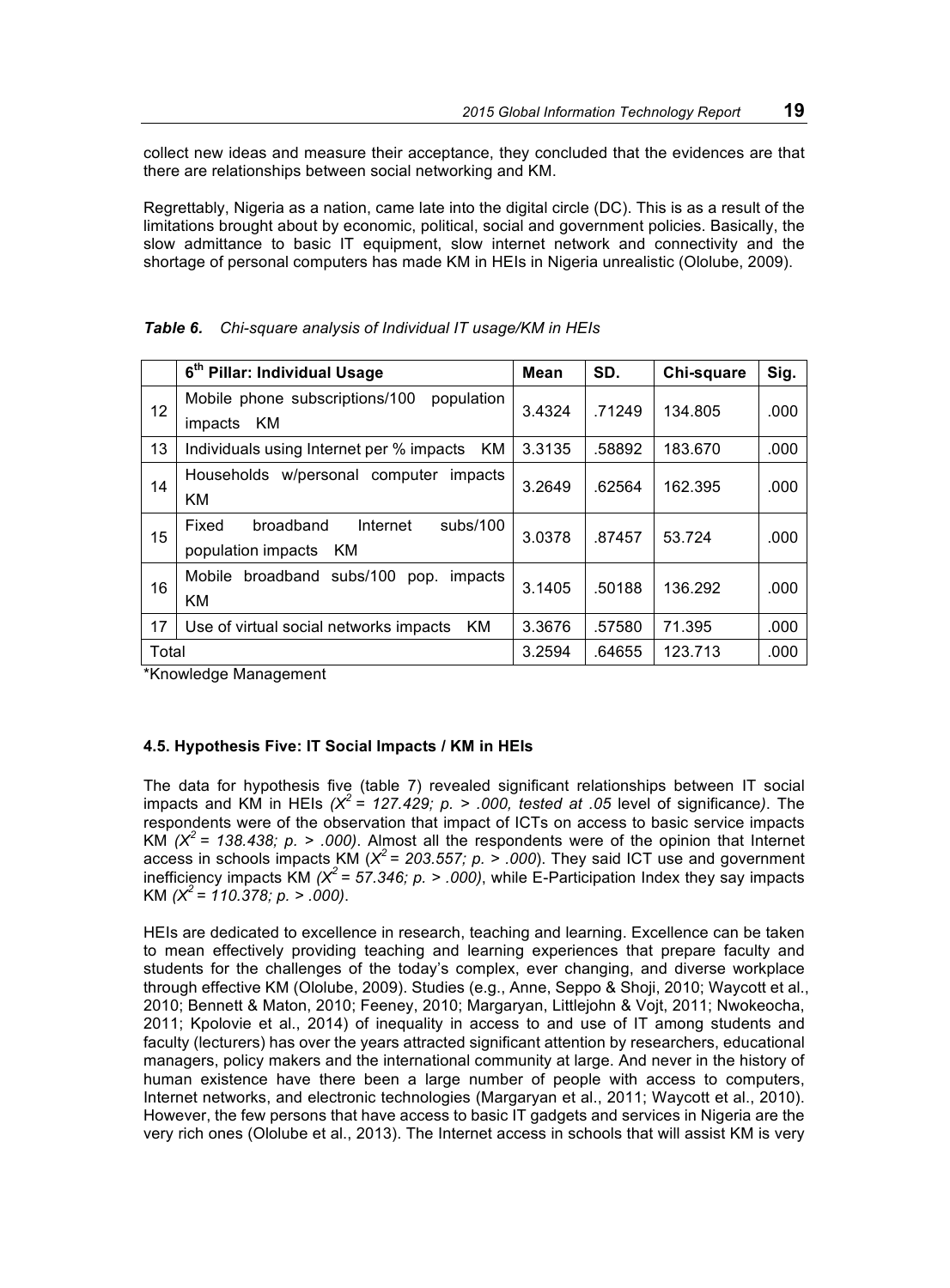limited. IT is essential to proper knowledge use and application in KM (Nweze, 2010). To keep pace with global developments, it is of essence that faculty, students, educational institutions and the Nigerian society at large adopt and become skilful and proficient in the use of IT because IT stands to extensively change the speed and profundity of IT available and the distribution of knowledge in what is increasingly referred to as KM (Ololube et al., 2013).

|       | 10th pillar: Social Impacts                         | Mean   | SD      | Chi-square | Sig. |
|-------|-----------------------------------------------------|--------|---------|------------|------|
| 18    | Impact of ICTs on access to basic service<br>3.2703 |        | .70127  | 138.438    | .000 |
|       | KМ<br>impacts                                       |        |         |            |      |
| 19    | Internet access in schools impacts KM               | 3.1351 | .40123  | 203.557    | .000 |
| 20    | ICT use & government efficiency impacts KM          | 1.2216 | .41646  | 57.346     | .000 |
| 21    | E-Participation Index, 0-1 (best) impacts KM        | 2.7027 | 1.19475 | 110.378    | .000 |
| Total |                                                     | 2.5824 | .67842  | 127.429    | .000 |

## *Table 7. Chi-square analysis of Social impacts/KM in HEIs*

\*Knowledge Management

## **5. CONCLUSION/RECOMMENDATIONS**

In this paper, we evaluated the 2015 Global Information Technology Report and its consequences on KM in HEIs in Nigeria. The study brought to the front burner that IT enhances KM in higher education. The several outstanding issues that will bridge the current existing gaps between the requirements and the challenges facing the acceptance and use of IT to enhance KM in higher education was addressed.

This study focused on the perceived IT infrastructure, affordability, skills, individual use, and social impacts in HEIs in Nigeria. It held that IT constitutes a central force in an effort to build a Knowledge society supported by IT. HEIs are permanent entities charged with the responsibility to create and diffuse knowledge for national development. All human societies depend on these institutions for its growth and for the production of new knowledge, its transmission through education and training, and its dissemination through information communication technologies (Nwokeocha, 2011; Ololube et al., 2013).

This timely study realised that in spite of the unequalled mobile phone saturation, which scarcely have Internet connections, Nigeria is far from being near the digital age if credible and trustworthy policy measures are not immediately put in place, because IT services and products are changing by the day (Osuagwu, 2015).

The findings of this study are concerned with IT and KM in higher education in Nigeria. The findings suggest that Nigeria need to develop a more proactive understanding of the role IT play in the lives of both faculty and students. According to Bennett and Maton (2010), nations must in fact move beyond simply paying lip services and focus their attention on more effective analysis of the experiences offered by IT for effective KM. For Nigeria and other developing countries, the promotion of faculty and students through IT literacy programmes is fundamental to actualising the significance of KM in higher education for economic and educational development.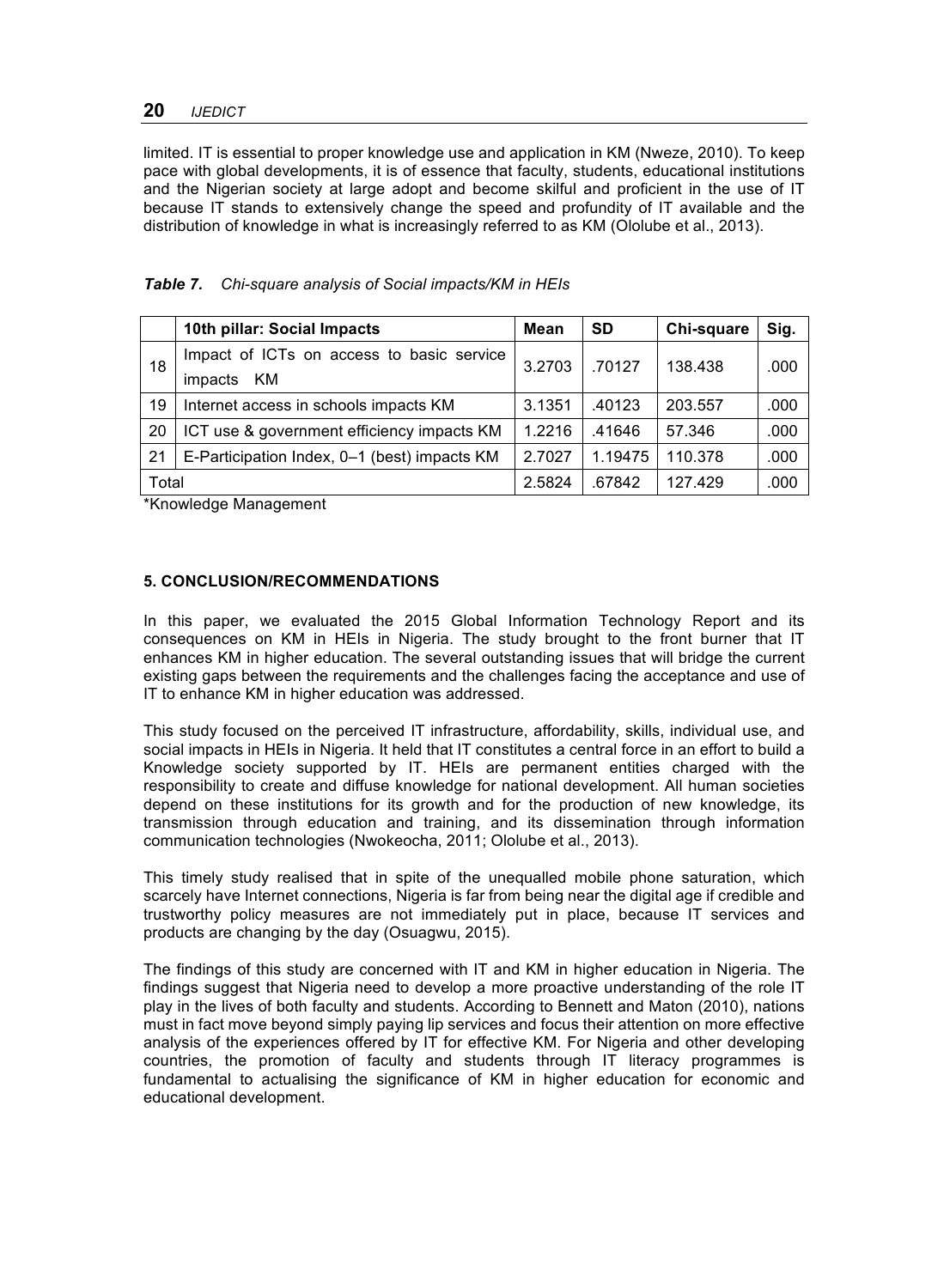According to the Global Information Technology Report (2015) on NRI, only a third of the world population enjoys access to the Internet in spite of the fact that more than half of the population now own a mobile phone. Africa is ranked as one of the highest in mobile phone penetration but the report found that the lack of access to Internet is depriving many African HEIs the opportunity to take full advantage of blended learning and web-based learning and services to enhance KM for development to strive.

Nigerian HEIs can make substantial strides in connecting more of their faculty and students to the Internet to bring about positive KM. Not until Nigeria put together enabling policies, regulations and laws that will advance and improve access to IT infrastructure, Internet and computer affordability, skilled personnel, individual use and its social impacts, Nigeria's progress will stagnate.

#### **REFERENCES**

- Aduwa-Ogiegbaen, S. E., & Iyamu, E. O. S. (2005). Using Information and Communication Technology in Secondary Schools in Nigeria: Problems and Prospects. *Educational Technology &Society, 8*(1), 104-112.
- Agabi, C. O., Agbor, C. N., & Ololube, N. P. (2015). ICT Policy Outcomes for National Development: The Place of Knowledge management in Nigerian Higher Education. *American Journal of Networks and Communications, 4*(5), 104-111. DOI: 10.11648/j.ajnc.20150405.11.
- Agbeja, O., & Fajemisin, D. O. (2008). Knowledge Management: Strategy For Corporate Survival And Sustainable Global Development. *Journal of Knowledge Management Practice, 9*(2). Retrieved August 28, 2015 from http://www.tlainc.com/articl157.htm.
- Akuegwu, B. A., Anijaobi-Idem, F. N., & Ekanem, E. E. (2011). Higher Institution Students' Access to Information and Communications Technology in Nigeria: Management Imperatives for Labour Market Preparations. *European Journal of Business and Management, 3*(11), 29-40.
- Altbach, P. G., Reisberg, L., & Rumbley, L. E. (2009). Trends in Global Higher Education: Tracking an Academic Revolution. Victoria: UNESCO World Conference on Higher Education.
- Anne, N., Seppo, T. & Shoji, N. (2010).University teachers' approaches to teaching and their pedagogical use of ICTs: A comparative case study of Finland, Japan and India. *US-China Education Review, 7*(7), 1-14.
- Ariyo, A. O., & Olaojoyetan, M. C. (2013). The Poor State of Broadband in Nigeria: An Impediment to National Development and Globalisation. *Academic Journal of Interdisciplinary Studies, 2*(2), 51-60. Doi:10.5901/ajis.2013.v2n12p51.
- Baskerville, R., & Dulipovici, A. (2006). The theoretical foundations of knowledge management. *Knowledge Management Research & Practice, 4*, 83–105.
- Bellinger, G., Castro, D., & Mills, A. (2004) Data, Information, Knowledge and Wisdom. Retrieved July 30, 2015 from http://www.systems–thinking.org/dikw/dikw.htm.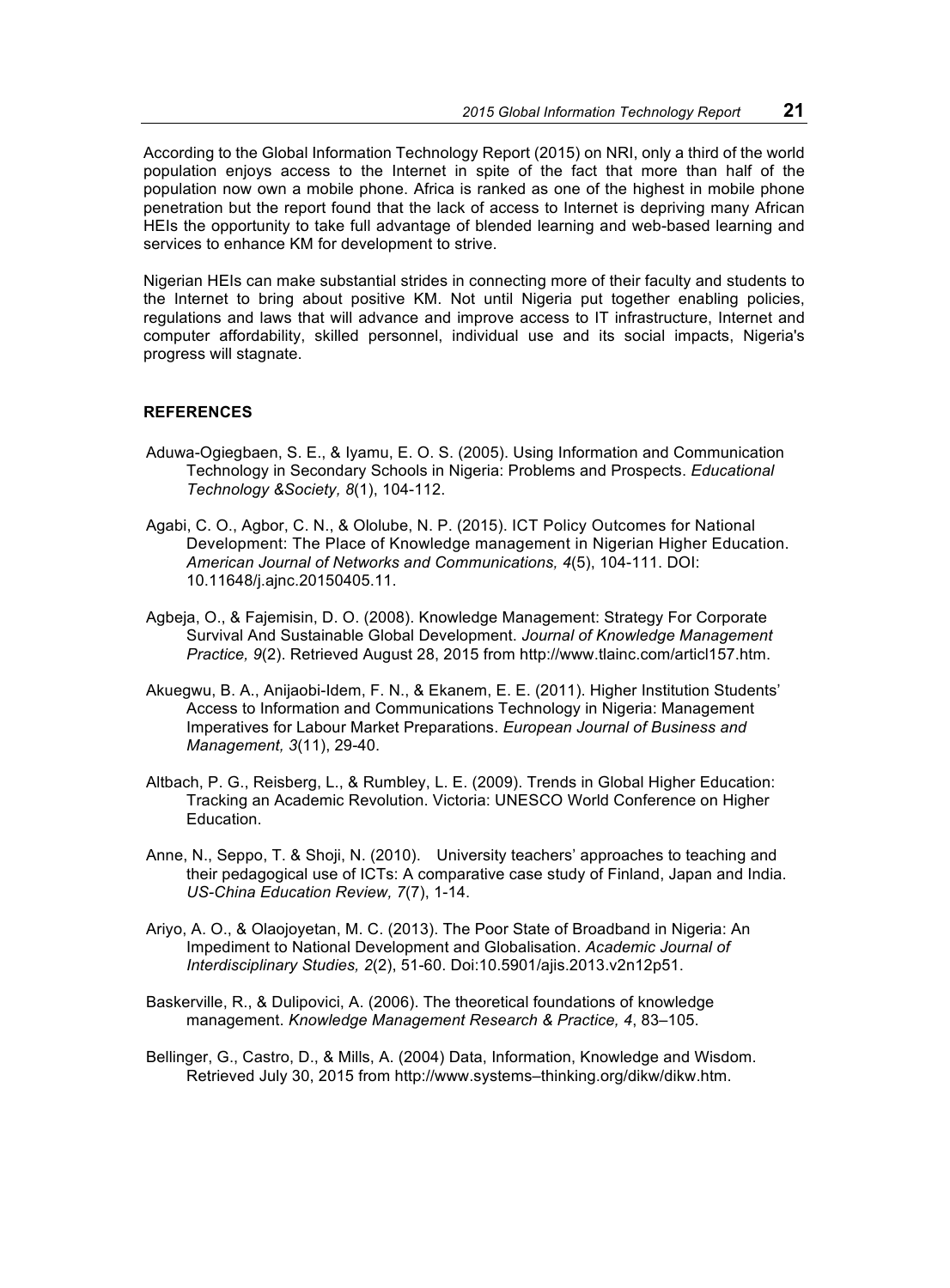- Bennett, S., & Maton, K. (2010). Original article: Beyond the "digital natives" debate: Towards a more nuanced understanding of students' technology experiences. *Journal of Computer Assisted Learning*, *26*(5), 321-331.
- Bolu, C. A., & Egbo, K. (2014). The Role of Higher Education Institutions in the Development of ICT Professionals for Innovation in Nigeria. *International Journal of Engineering Innovation & Research, 3*(1), 1-7.
- Briggs, T., Ololube, N. P., Kpolovie, P. J., Amaele, S., & Amanchukwu, R. N. (2012e). Evaluating the quality of public early childhood education and vision 20: 2020: the role of government. *African Journal of Economic and Sustainable Development*, *1*(3), 243–264. DOI: 10.1504/AJESD.2012.049289.
- Cárdenas, I., Al-Jibouri, S. H. S., Halman, J. I. M., & van Tol, F. A. (2013) Capturing and integrating knowledge for managing risks in tunnel works. *Risk Analysis, 33*(1), 92–108.
- Chong, S. C., & Choi, Y. S. (2005). Critical Factors In The Successful Implementation Of Knowledge Management. *Journal of Knowledge Management Practice*. Retrieved March 10, 2016 from http://www.tlainc.com/articl90.htm.
- Dakwa, K. D. (2010). *Information and Communication Technology in Nigeria: Prospects and Challenges for Development* (review). *Africa Today, 56*(4), 95-96.
- Federal Republic of Nigeria (FRN) (2013). National Policy on Education 6th edition. Lagos: NERC Press.
- Global Information Technology Report (2015). Networked Readiness Index. Retrieved August 30, 2015 from http://reports.weforum.org/global-information-technology-report-2015/downloads/.
- Goddard, J. (2005). Institutional Management and Engagement with the Knowledge Society. *Higher Education Management and Policy, 17*(1), 23-34. DOI: http://dx.doi.org/10.1787/hemp-v17-art2-en.
- Grützmann, A., Macedo, F. M. F., & Zambalde, A. L. (2013). Knowledge Management and Innovation: The Role of Virtual Social Networks in Innovative Consumer Behavior. Journal of Technology Management & Innovation, 8, 209-220.
- Gupta, S., & Bostrom, R. (2009). Technology mediated learning: A comprehensive theoretical model. Journal of the *Association for Information Systems, 10*(9), 686-714.
- Ifinedo, P. (2005). Measuring Africa's e-readiness in the global networked economy: A nine country data analysis. *International Journal of Education and Development using Information and Communication Technology, 1*(1), 53-71.
- Ifinedo, P. (2006). Acceptance and Continuance Intention of Web-Based Learning Technologies (WLT) among University Students in a Baltic Country. *The Journal of Information Systems in Developing Countries, 23*(6), 1-20.
- Ifinedo, P., & Ololube, N. P. (2007). A Discourse on the Problems, Prospects, and Progress of Distance Education in a Developing Country. In E. P. Bailey (Ed.) *Focus on Distance Education Developments* (pp. 183-194). New York, NY: Nova Science Publishers.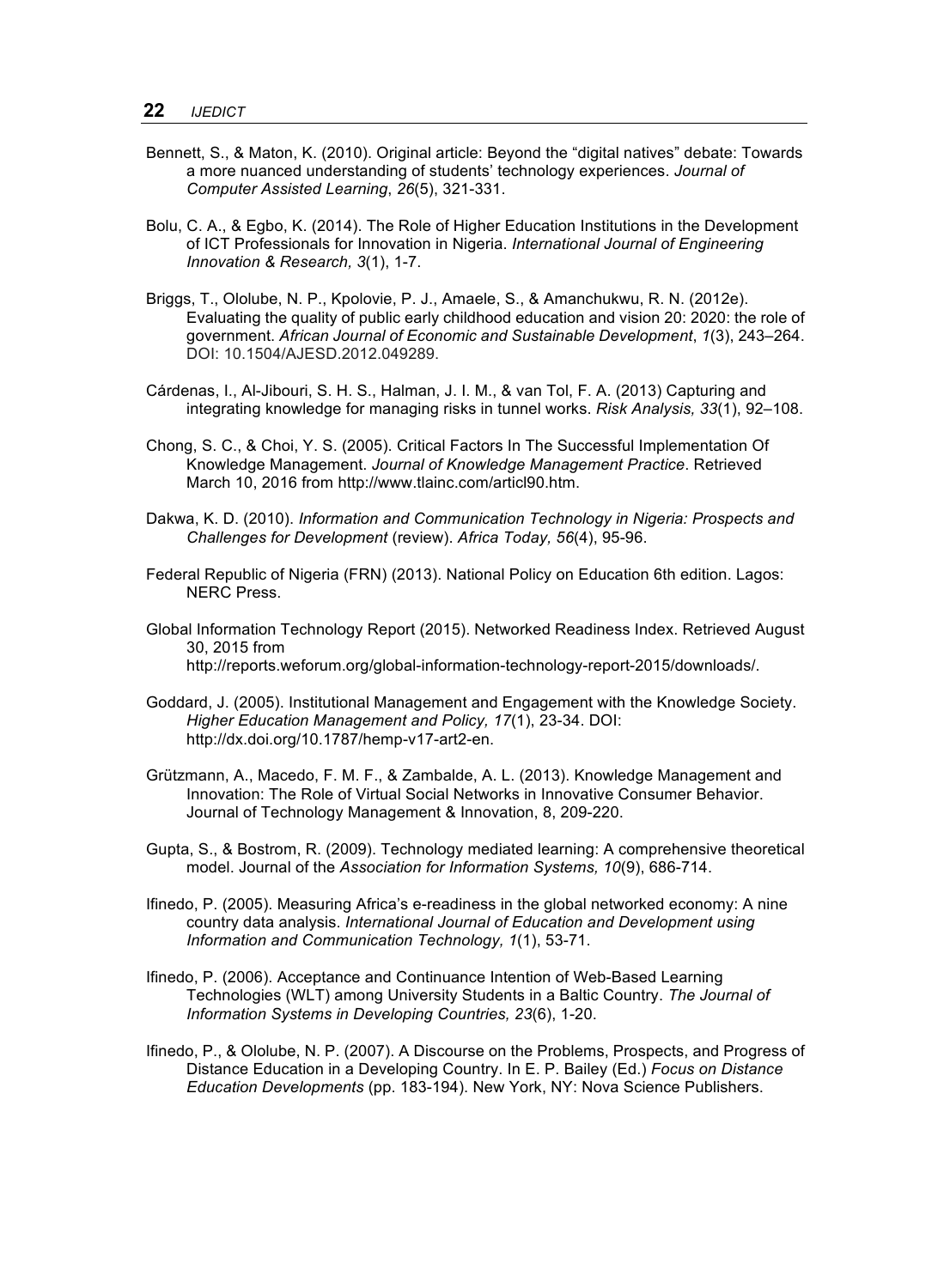- Kpolovie, P. J., Iderima, C. E., & Ololube, N. P. (2014). Computer literacy and candidate performance on computer-based tests. In N. P. Ololube (Ed). *Advancing technology and educational development through blended learning in emerging economies,* (pp. 80-106)*.* Hershey, PA: Information Science Reference. DOI: 10.4018/978-1-4666-4574-5.ch005.
- Larose, F., David, R., Dirand, J., Karsenti, T., Vincent Grenon, V., Lafrance, S., & Cantin, J. (1999). Information and Communication Technologies in University Teaching and in Teacher Education: Journey in a Major Québec University's Reality. *Electronic Journal of Sociology. Retrieved October 26, 2015 from*  http://www.sociology.org/content/vol004.003/francois.html.
- Lopez, V. (2003). An exploration of the use of information technologies in the college classroom. *College Quarterly*, *6*(1). Retrieved August 15, 2015 from http://www.collegequarterly.ca/2003-volo6-num01-fall/lopes.html.
- Lu, C., & Cheng, S. (2012). Applying Computer-based Technology to Instruction for the Effectiveness of Teaching and Learning. *ARPN Journal of Science and Technology, 2*(10), 1013-1017.
- Mac-Ikemenjima, D. (2005). e-Education in Nigeria: Challenges and Prospects. Paper Presented at the 8th UN ICT Task Force Meeting April 13-15, 2005 Dublin, Ireland.
- Magnier-Watanabe, R., Benton, C., & Senoo, D. (2011). A study of knowledge management enablers across countries. *Knowledge Management Research & Practice,* 9**,** 17–28. doi:10.1057/kmrp.2011.1.
- Margaryan, A., Littlejohn, A., & Vojt, G. (2011). Are digital natives a myth or reality? University students' use of digital technologies. *Computers & Education*, *56*(2), 429-440.
- NITDA (2015). NITDA Interventions in promoting Inclusive Development. Retieved September 12, 2015 from http://www.ncs.org.ng/wp-content/uploads/2015/08/NITDA-Presentation.pdf.
- Nwafor, S. O. (2005). Information Technology: A modern tool for the administration of universities in Rivers State. *Nigerian Journal of Educational Administration and Planning, 5*(2), 184-188.
- Nwokeocha, S. (2011). The Digital Divide between Students and Lecturers: A Case study of Access and Attitudes towards Information Communication Technology (ICT) in Selected Nigerian Universities. Retrieved September 21, 2015 from http://www.iiis.org/CDs2010/CD2010IMC/ICSIT\_2010/PapersPdf/HB369QL.pdf
- Okwuke, E. (2013). New ICT policy as catalyst for national development. Retrieved August 2, 2015 from http://dailyindependentnig.com/2013/04/new-ict-policy-as-catalyst-for-national-develop ment/.
- Oladejo, B. O., & Osofisan, A. O. (2011). A Conceptual Framework for Knowledge Integration in the Context of Decision Making Progress. *African Journal of Computer & ICT, 4*(2), 25-32.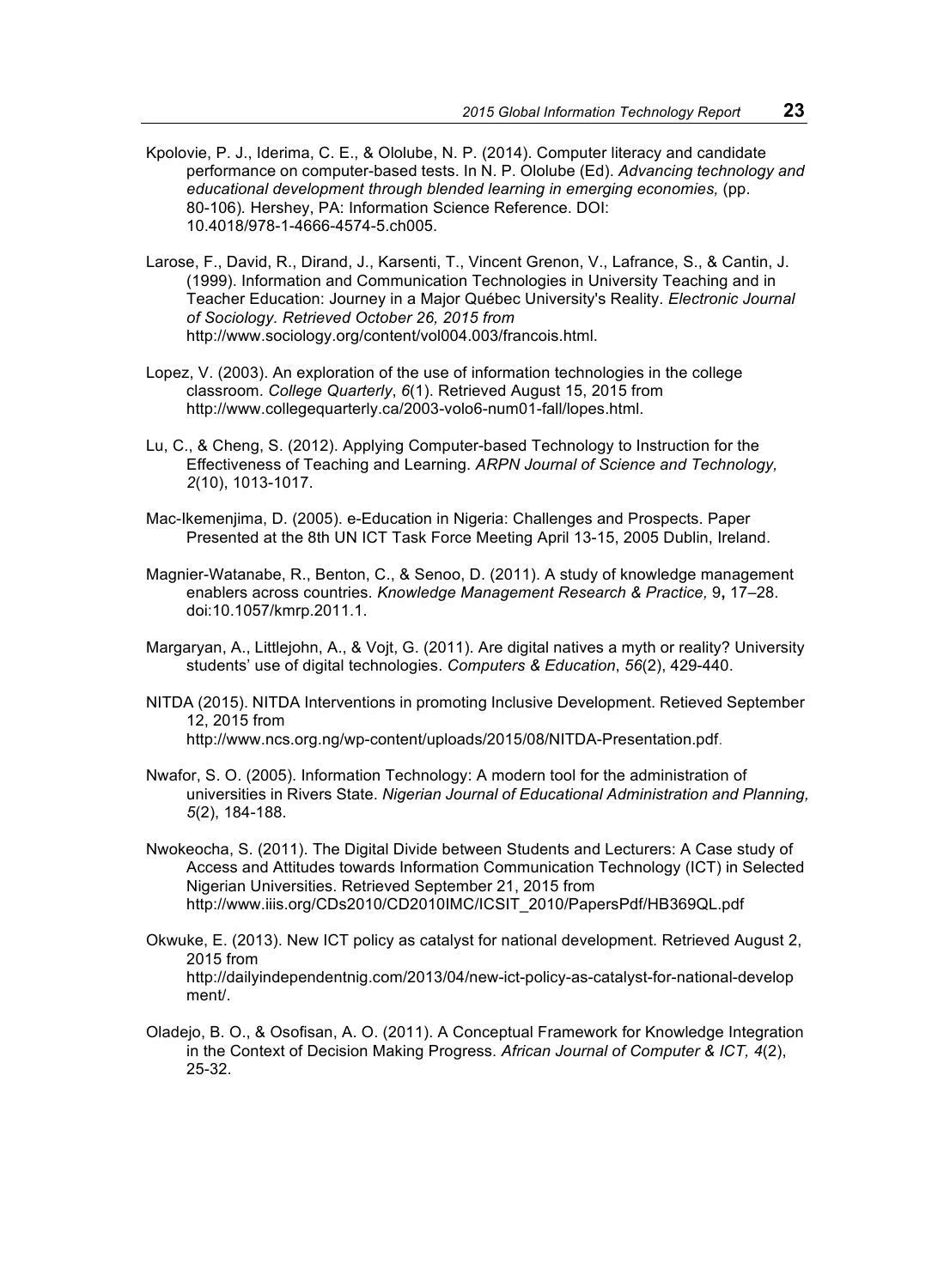- Ololube, N. P. (2006). Appraising the relationship between ICT usage and integration and the standard of teacher education programs in a developing economy, *International Journal of Education and Development Using*, *2*(3), 70-85.
- Ololube, N. P. (2009) Computer communication and ICT attitude and anxiety among higher education students. In A. Cartelli & M. Palma (Eds). *Encyclopedia of Information and Communication Technology*, (pp. 100-105). Hershey, PA: Information Science Reference DOI: 10.4018/978-1-59904-845-1.ch014.
- Ololube, N. P. (2012). *Sociology of education and society: an interactive approach*. Owerri: SpringField Publishers.
- Ololube, N. P. (2015). Active Learning Application of Technology Tools and Services to Increase Student Achievement in Online and Blended Learning Environments in Higher Education Institutions. In N. P. Ololube, P. J. Kpolovie, & L. N. Makewa (Eds.), *Handbook of Research on Enhancing Teacher Education with Advanced Instructional Technologies* (pp. 109-129)*.* DOI: 10.4018/978-1-4666-8162-0.ch006.
- Ololube, N. P., & Ubogu, A. E. (2009). ICTs and distance education: the Nigerian experience. In A. Cartelli & M. Palma (Eds.), *Encyclopedia of information and communication technology,* **(**pp. 396-400). Hershey, PA: Information Science Reference. DOI: 10.4018/978-1-59904-845-1.ch053.
- Ololube, N. P., Kpolovie, P. J., Amaele, S., Amanchukwu, R. N., & Briggs, T. (2013). Digital Natives and Digital Immigrants: A study of Information Technology and Information Systems (IT/IS) Usage between Students and Faculty of Nigerian Universities. *International Journal of Information and Communication Technology Education, 9*(3), 42-64. DOI: 10.4018/jicte.2013070104.
- Ololube, N. P., Ubogu, A. E., & Egbezor, D. E. (2007). ICT and Distance Education Programs in a Sub-Saharan African Country: A Theoretical Perspective. *Journal of Information Technology Impact, 7*(3), 181-194.
- Omona, W., van der Weide, T., & Lubega, J. (2010). Using ICT to Enhance Knowledge Management in Higher Education: A Conceptual Framework and Research Agenda. *International Journal of Education and Development using Information and Communication Technology,* 6(4), 83-101.
- Osuagwu, P. (2015). Nigeria drops in Networked Readiness ranking. Retrieved August 31, 2015 from http://www.vanguardngr.com/2015/06/nigeria-drops-in-networked-readiness-ranking/.
- Oyovwe-Tinuoye, G., & Adogbeji, B. O. (2013). Information Communication Technologies (ICT) as an Enhancing Tool in Quality Education for Transformation of Individual and the Nation. *International Journal of Academic Research in Business and Social Sciences, 3*(4), 21-32.
- Phelps, R. (2002). Capability versus competency in information technology education: challenging the learning context for lifelong technological literacy. In B. Cope & M. Kalantzis (Eds.), *Learning for the future: proceedings of the Learning Conference 2001 (Eighth International Literacy & Education Research Network Conference on Learning)*, Spetses, Greece, 4-8 July 2001. Altona: Common Ground Publishing.